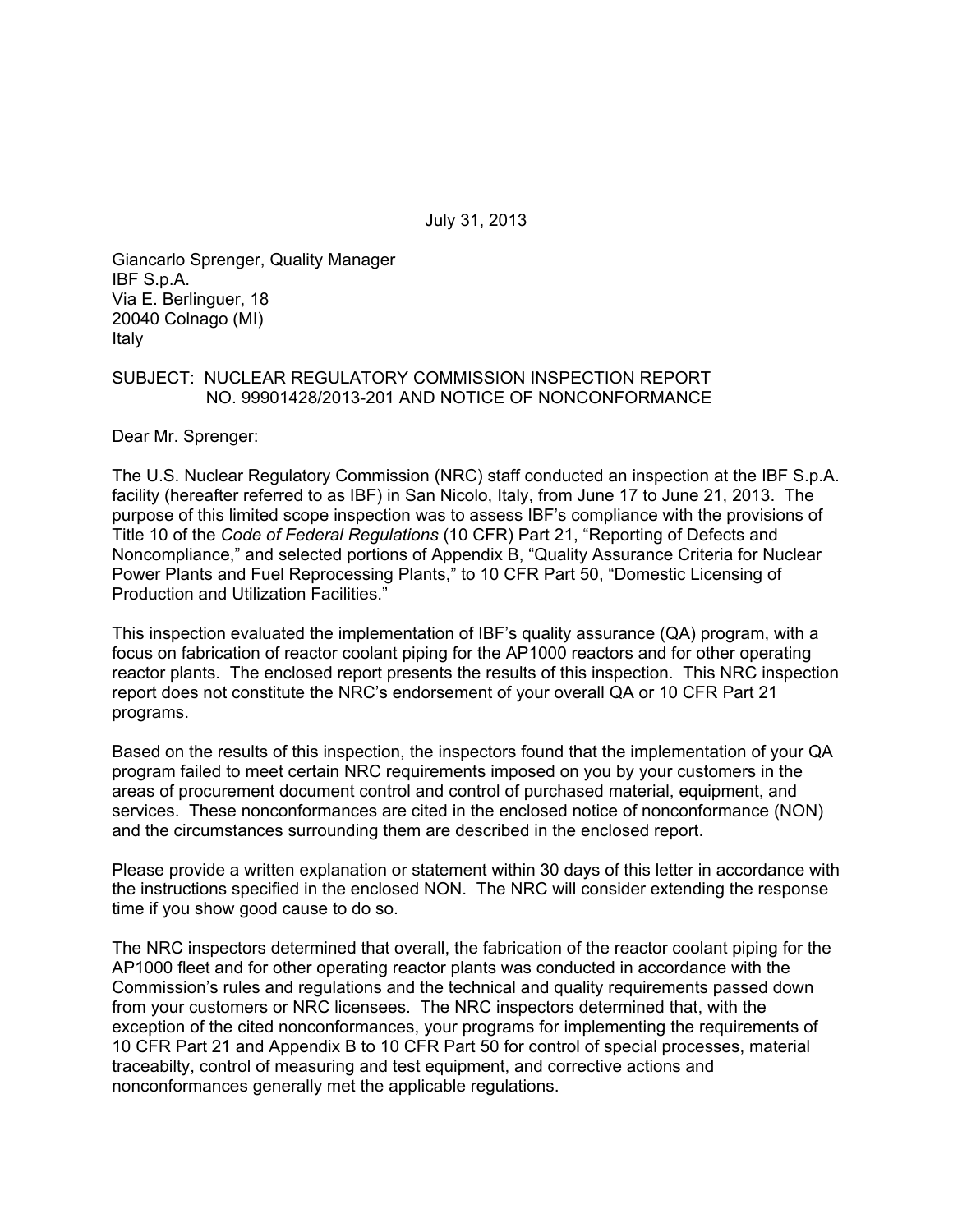#### G. Sprenger - 2 -

The NRC inspection, however, did identify some concerns with the way you qualified suppliers of services and procuring services that have and will be used in safety-related applications. The circumstances surrounding this issue are described in detail in the subject inspection report. This inspection was limited in scope, and it is expected that you will determine the extent to which these commercial services were used in safety-related applications, develop and implement a commercial-grade dedication program, and then verify that all the appropriate critical characteristics for performance of the services were adequately conducted by the supplier of the commercial service. These issues warrant your attention and consideration for their impact on past and future safety-related work and reportability in accordance with 10 CFR Part 21.

In accordance with 10 CFR 2.390, "Public Inspections, Exemptions, Requests for Withholding," of the NRC's "Rules of Practice and Procedure," the NRC will make available electronically for public inspection a copy of this letter, its enclosure, and your response through the NRC Public Document Room or from the NRC's Agencywide Documents Access and Management System, which is accessible at http://www.nrc.gov/reading-rm/adams.html. To the extent possible (and if applicable), your response should not include any personal privacy, proprietary, or Safeguards Information so that the NRC can make it available to the public without redaction. If personal privacy or proprietary information is necessary to provide an acceptable response, please provide a bracketed copy of your response that identifies the information that should be protected and a redacted copy of your response that deletes such information. If you request that such material be withheld from public disclosure, you must specifically identify the portions of your response that you seek to have withheld and provide in detail the bases for your claim (e.g., explain why the disclosure of information would create an unwarranted invasion of personal privacy or provide the information required by 10 CFR 2.390(b) to support a request for withholding confidential commercial or financial information). If Safeguards Information is necessary to provide an acceptable response, please provide the level of protection described in 10 CFR 73.21, "Protection of Safeguards Information: Performance Requirements."

Sincerely,

#### */RA/*

Edward H. Roach, Chief Mechanical Vendor Branch Division of Construction Inspection and Operational Programs Office of New Reactors

Docket No.: 99901428

Enclosures:

- 1. Notice of Nonconformance
- 2. Inspection Report No. 99901428/2013-201 and attachment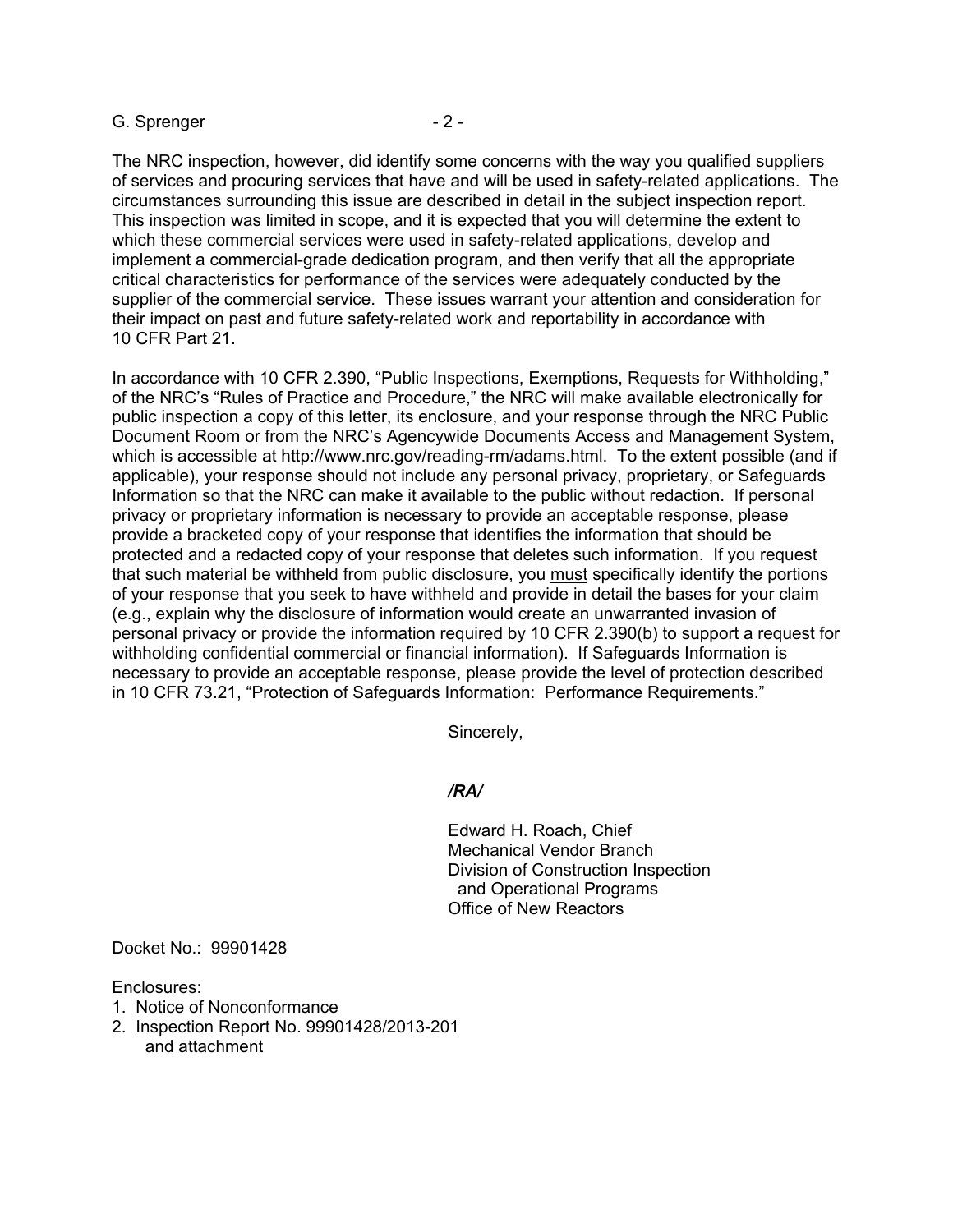#### G. Sprenger  $-2 -$

The NRC inspection, however, did identify some concerns with the way you qualified suppliers of services and procuring services that have and will be used in safety-related applications. The circumstances surrounding this issue are described in detail in the subject inspection report. This inspection was limited in scope, and it is expected that you will determine the extent to which these commercial services were used in safety-related applications, develop and implement a commercial-grade dedication program, and then verify that all the appropriate critical characteristics for performance of the services were adequately conducted by the supplier of the commercial service. These issues warrant your attention and consideration for their impact on past and future safety-related work and reportability in accordance with 10 CFR Part 21.

In accordance with 10 CFR 2.390, "Public Inspections, Exemptions, Requests for Withholding," of the NRC's "Rules of Practice and Procedure," the NRC will make available electronically for public inspection a copy of this letter, its enclosure, and your response through the NRC Public Document Room or from the NRC's Agencywide Documents Access and Management System, which is accessible at http://www.nrc.gov/reading-rm/adams.html. To the extent possible (and if applicable), your response should not include any personal privacy, proprietary, or Safeguards Informati/on so that the NRC can make it available to the public without redaction. If personal privacy or proprietary information is necessary to provide an acceptable response, please provide a bracketed copy of your response that identifies the information that should be protected and a redacted copy of your response that deletes such information. If you request that such material be withheld from public disclosure, you must specifically identify the portions of your response that you seek to have withheld and provide in detail the bases for your claim (e.g., explain why the disclosure of information would create an unwarranted invasion of personal privacy or provide the information required by 10 CFR 2.390(b) to support a request for withholding confidential commercial or financial information). If Safeguards Information is necessary to provide an acceptable response, please provide the level of protection described in 10 CFR 73.21, "Protection of Safeguards Information: Performance Requirements."

Sincerely,

### */RA/*

Edward H. Roach, Chief Mechanical Vendor Branch Division of Construction Inspection and Operational Programs Office of New Reactors

Docket No.: 99901428

Enclosures:

- 1. Notice of Nonconformance
- 2. Inspection Report No. 99901428/2013-201

 and attachment DISTRIBUTION: RRasmussen

KKavanagh DTerao

ASakadales

g.sprenger@ibfgroup.it

**ADAMS Accession No.:** ML13200A220 \*Via email \*concurred via email

**OFFICE** NRO/DCIP/CMVB NRO/DCIP/CMVB NRO/DCIP/CMVB NRO/DE/CIB **NAME** SCrane **BClarke** BClarke RMcIntyre **EReichelt DATE** 07/29/2013 07/29/13 07/30/2013 07/29/2013 **OFFICE** NRO/DCIP/CAEB NRO/DCIP/CMVB **NAME** | TFrye | ERoach **DATE** 07/22/2013 07/31/2013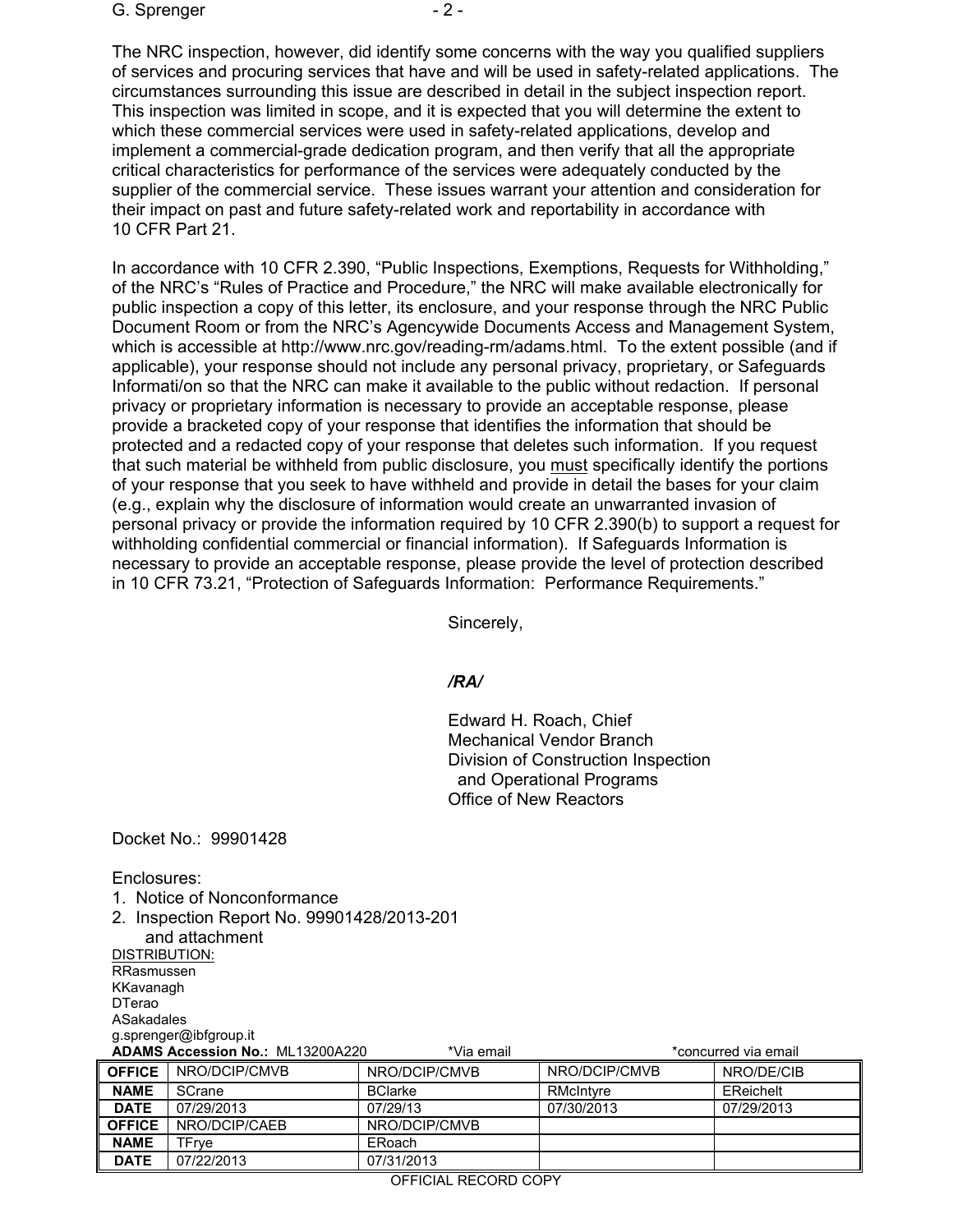### **NOTICE OF NONCONFORMANCE**

IBF S.p.A. Docket No. 99901428 San Nicolo, Italy **Report No. 2013-201** 

Based on the results of a U.S. Nuclear Regulatory Commission (NRC) inspection conducted at the IBF S.p.A. (IBF) facility in San Nicolo, Italy, on June 17-21, 2013, certain activities were not conducted in accordance with NRC requirements that were contractually imposed on IBF by its customers or NRC licensees:

A. Criterion VII, "Control of Purchased Material, Equipment, and Services," of Appendix B to Title 10 of the *Code of Federal Regulations* (10 CFR) Part 50, states, in part, that, "Measures shall be established to assure that purchased material, equipment, and services, whether purchased directly or through contractors and subcontractors, conform to the procurement documents. These measures shall include provisions, as appropriate, for source evaluation and selection, objective evidence of quality furnished by the contractor or subcontractor, inspection at the contractor or subcontractor source, and examination of products upon delivery."

Contrary to the above, IBF failed to assure that purchased material, equipment, and services conformed to the procurement documents through source evaluation and selection, objective evidence of quality furnished by the contractor or subcontractor, inspection at the contractor or subcontractor source, or examination of products upon delivery. Specifically,

- 1. The IBF quality program allows for the procurement and acceptance of materials and services from commercial suppliers without performing commercial-grade dedication to verify that the material and services will perform their intended safety function. IBF procured commercial services from vendors supplying material, forging services, machining services, calibration services, chemical analysis services, material pickling services, lead auditor services, and nondestructive examination Level III services without conducting appropriate oversight and commercial-grade dedication for these commercially procured services.
- 2. IBF Quality System Manual (QSM) Section 11, "Control of Purchased Material Equipment and Services" and IBF Procedure PGQ-N25, "Qualification of Suppliers," allow IBF to procure material and services based on American Society of Mechanical Engineers (ASME) certification without verifying implementation of their quality assurance program through audit or other actions, as described in NRC Information Notice 86-21 and supplements 1 & 2.
- 3. IBF QSM Section 11 adopts the provisions of Subsection NCA 3855.3(c) of Section III of the ASME Boiler and Pressure Vessel Code that allows for the acceptance of commercial calibration services for use in safety-related applications without performing commercial-grade dedication, including the use of additional accrediting bodies not approved by the NRC, and the use of calibration laboratories outside of the United States.

These issues have been identified as Nonconformance 99901428/2013-201-01.

B. Criterion IV, "Procurement Document Control," of Appendix B, "Quality Assurance Criteria for Nuclear Power Plants and Fuel Reprocessing Plants," to 10 CFR Part 50, "Domestic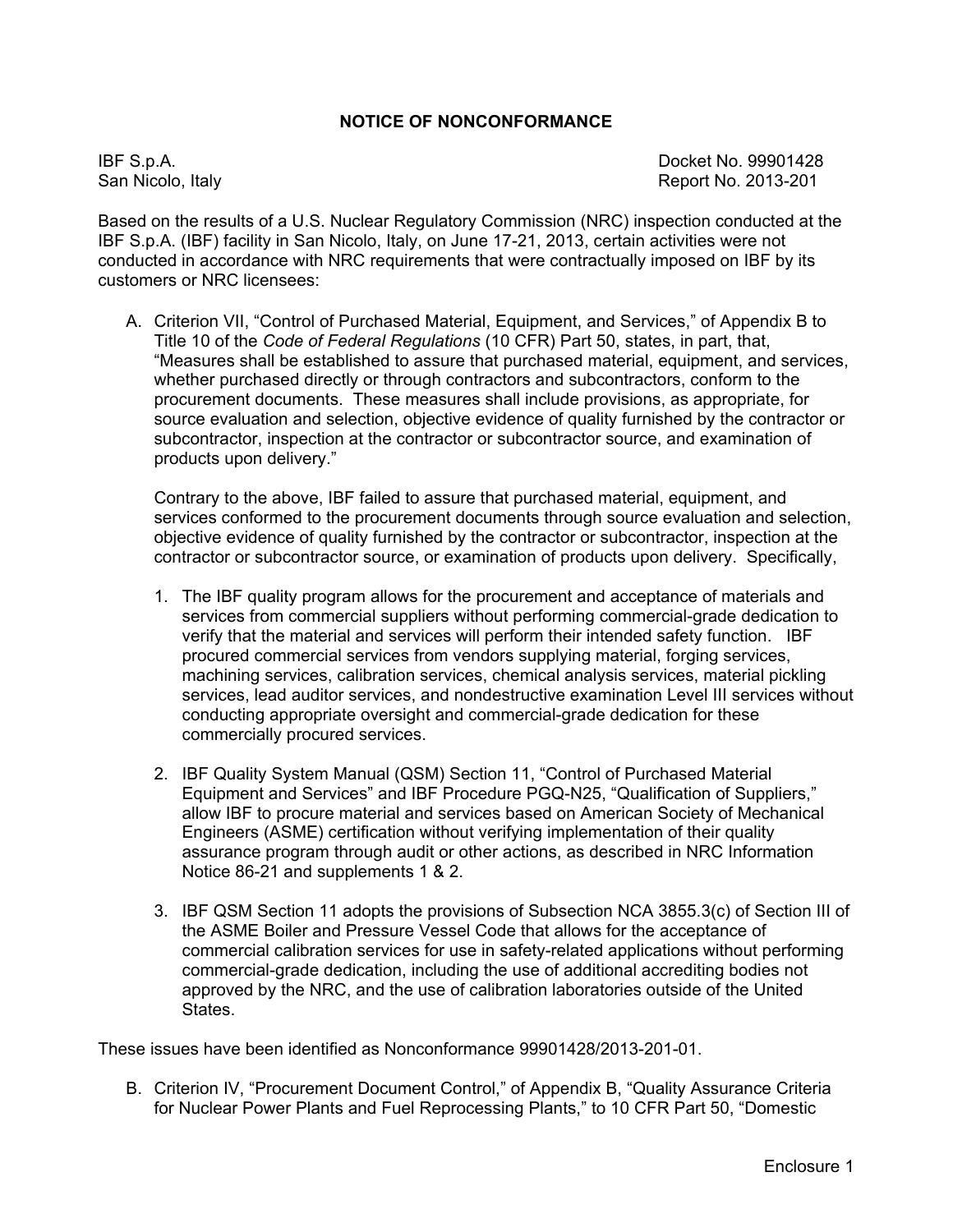Licensing of Production and Utilization Facilities," states, in part, that "Measures shall be established to assure that applicable regulatory requirements, design bases, and other requirements which are necessary to assure adequate quality are suitably included or referenced in the documents for procurement of material, equipment, and services, whether purchased by the applicant or by its contractors or subcontractors."

Contrary to the above, as of June 21, 2013, IBF failed to assure that applicable regulatory requirements, design bases, and other requirements which are necessary to assure adequate quality are suitably included or referenced in the documents for procurement. Specifically,

- 1. QSM Section 11 describes the control of purchased materials, equipment, and services and the ASME Section III NCA-3800 process for utilization of unqualified source material. The IBF QSM was written to specifically support ASME Section III NCA-3800 code implementation activities and includes specific controls that implement the quality program requirements to meet ASME requirements. However, the manual does not address implementing specific quality assurance requirements to support the supply of 10 CFR Part 50 Appendix B safety-related basic components as defined 10 CFR Part 21.
- 2. QSM Section 11 and PGQ-N40 define the requirements for procurement documentation; however, neither document requires the invocation of Appendix B to 10 CFR Part 50 or 10 CFR Part 21 for safety-related purchase orders. In addition, PGQ-N25 defines the responsibilities and methods for selection and qualification of materials, source materials, and services suppliers for nuclear components under ASME section III NCA-3800, but does not identify or reference Appendix B to 10 CFR Part 50 for these specific responsibilities and methods for procurement of safety-related basic components.

These issues have been identified as Nonconformance 99901428/2013-201-02.

Please provide a written statement or explanation to the U.S. Nuclear Regulatory Commission, Attn: Document Control Desk, Washington, DC 20555-0001, with a copy to the Chief, Mechanical Vendor Branch, Division of Construction Inspection and Operational Programs, Office of New Reactors, within 30 days of the date of the letter transmitting this notice of nonconformance. This reply should be clearly marked as a "Reply to a Notice of Nonconformance" and should include for each noncompliance: (1) the reason for the noncompliance, or if contested, the basis for disputing the noncompliance; (2) the corrective steps that have been taken and the results achieved; (3) the corrective steps that will be taken to avoid noncompliance; and (4) the date when your corrective action will be completed. Where good cause is shown, the NRC will consider extending the response time.

Because your response will be made available electronically for public inspection in the NRC Public Document Room or from the NRC's Agencywide Documents Access and Management System, which is accessible from the NRC Web site at http://www.nrc.gov/reading-rm/adams.html, to the extent possible, it should not include any personal privacy, proprietary, or Safeguards Information so that the NRC can make it available to the public without redaction. If personal privacy or proprietary information is necessary to provide an acceptable response, then please provide a bracketed copy of your response that identifies the information that should be protected and a redacted copy of your response that deletes such information. If you request that such material be withheld, you must specifically identify the portions of your response that you seek to have withheld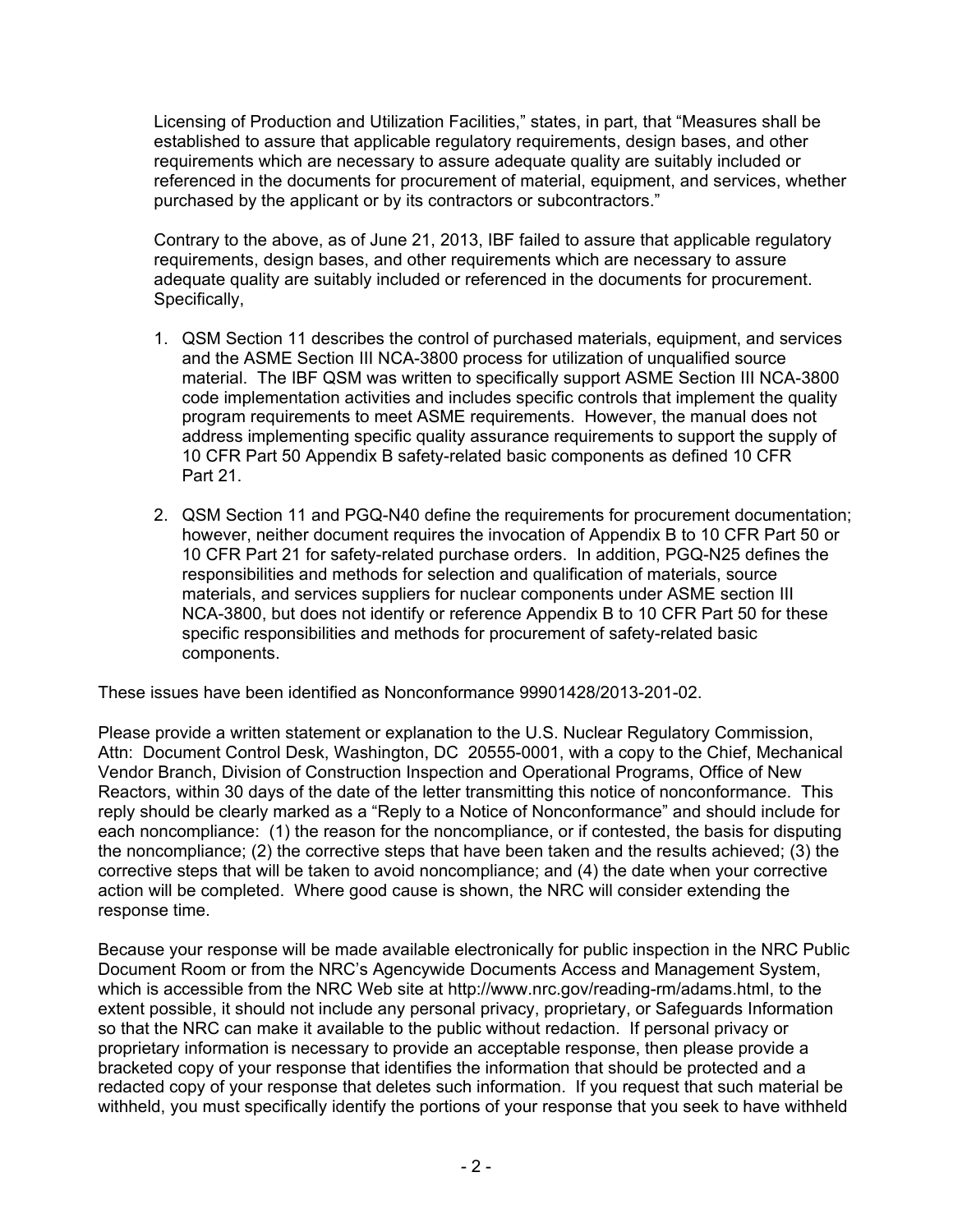and provide in detail the bases for your claim of withholding (e.g., explain why the disclosure of information will create an unwarranted invasion of personal privacy or provide the information required by 10 CFR 2.390(b) to support a request for withholding confidential commercial or financial information). If Safeguards Information is necessary to provide an acceptable response, please provide the level of protection described in 10 CFR 73.21, "Protection of Safeguards Information: Performance Requirements."

Dated this 31<sup>st</sup> of July 2013.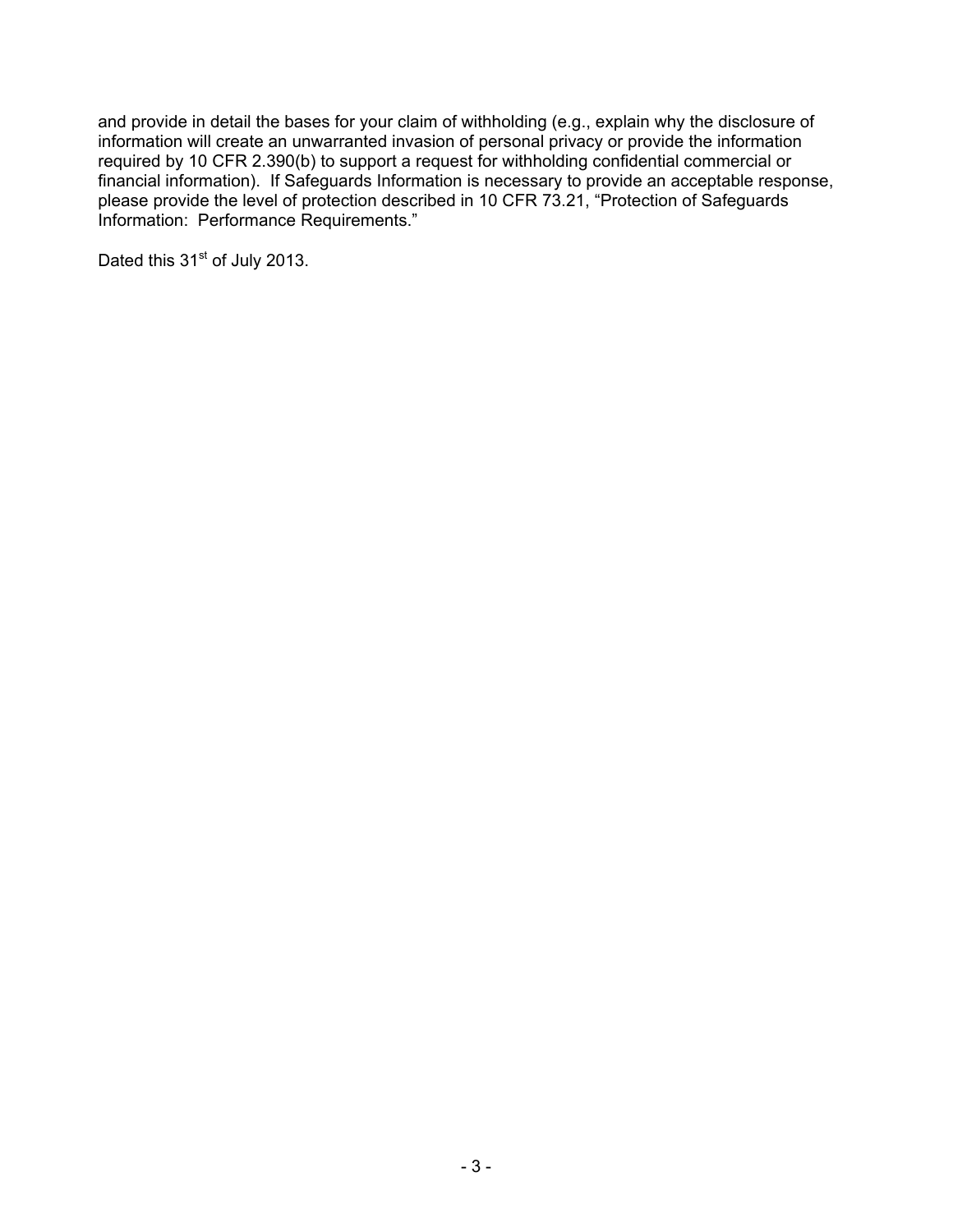#### **U.S. NUCLEAR REGULATORY COMMISSION OFFICE OF NEW REACTORS DIVISION OF CONSTRUCTION INSPECTION AND OPERATIONAL PROGRAMS VENDOR INSPECTION REPORT**

| Docket No.:                       | 99901428                                                                                                                                                      |                                                                                                                        |  |  |
|-----------------------------------|---------------------------------------------------------------------------------------------------------------------------------------------------------------|------------------------------------------------------------------------------------------------------------------------|--|--|
| Report No.:                       | 99901428/2013-201                                                                                                                                             |                                                                                                                        |  |  |
| Vendor:                           | IBF S.p.A.<br>Via E. Berlinguer, 18<br>20040 Colnago (MI)<br>Italy                                                                                            |                                                                                                                        |  |  |
| <b>Vendor Contact:</b>            | Mr. Giancarlo Sprenger<br><b>Quality Manager</b><br>Telephone: +39-335-7702107<br>E-mail: g.sprenger@ibfgroup.it                                              |                                                                                                                        |  |  |
| <b>Nuclear Industry Activity:</b> | IBF S.p.A., is under contract to fabricate reactor coolant piping for<br>the AP1000 fleet and operating reactors.                                             |                                                                                                                        |  |  |
| <b>Inspection Dates:</b>          | June 17 - 21, 2013                                                                                                                                            |                                                                                                                        |  |  |
| Inspectors:                       | Samantha Crane<br><b>Richard McIntyre</b><br><b>Brent Clarke</b><br><b>Eric Reichelt</b>                                                                      | NRO/DCIP/CMVB, Team Leader<br>NRO/DCIP/CMVB, Inspector<br>NRO/DCIP/CMVB, Inspector<br>NRO/DE/CIB, Technical Specialist |  |  |
| Approved by:                      | Edward H. Roach, Chief<br><b>Mechanical Vendor Branch</b><br>Division of Construction Inspection<br>and Operational Programs<br><b>Office of New Reactors</b> |                                                                                                                        |  |  |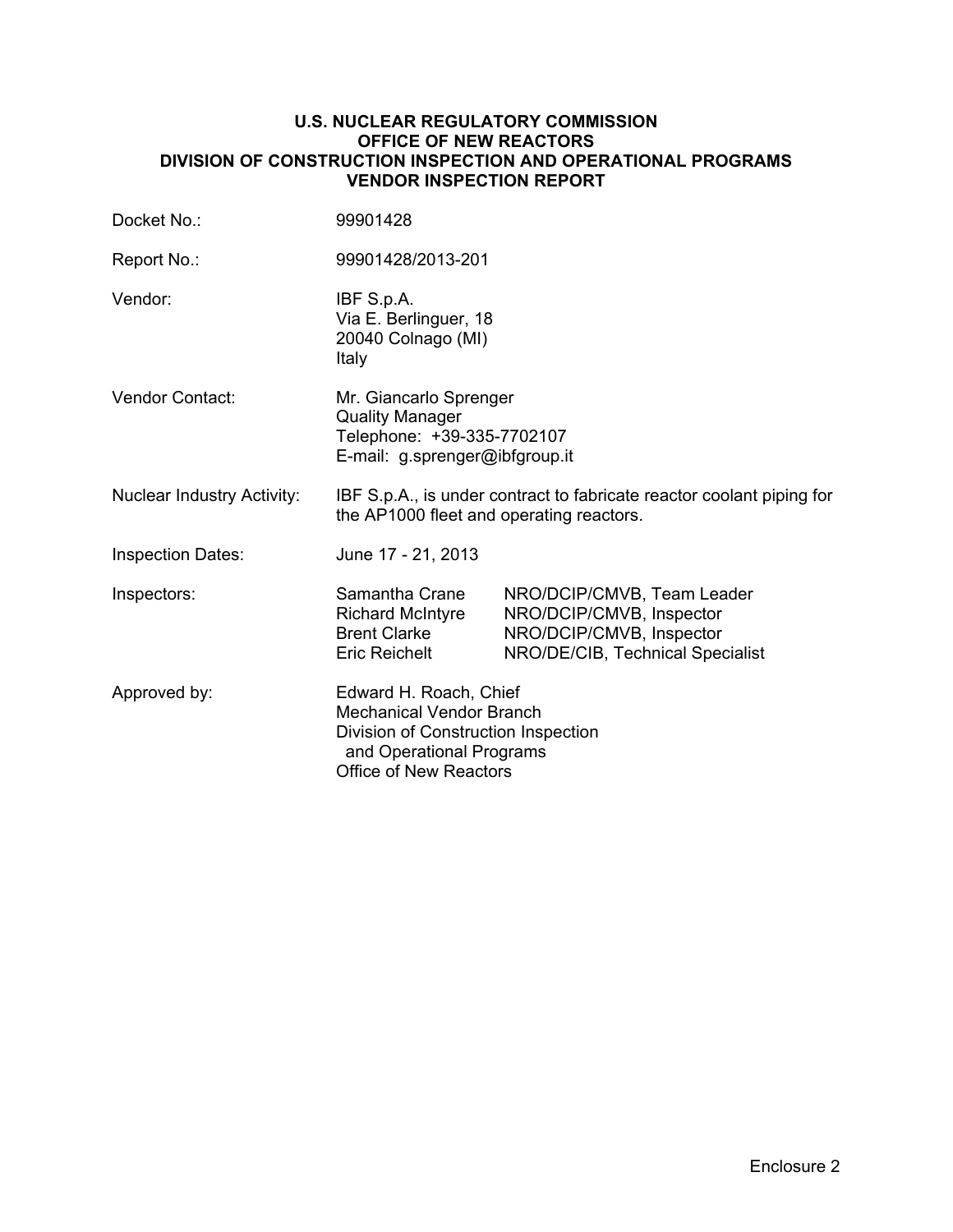## **EXECUTIVE SUMMARY**

### IBF S.p.A. 99901428/2013-201

The U.S. Nuclear Regulatory Commission (NRC) staff conducted a vendor inspection at the IBF S.p.A. (IBF) facility in San Nicolo, Italy, from June 17 – 21, 2013. The purpose of this inspection was to verify that IBF is adequately implementing a quality assurance (QA) program in accordance with Appendix B, "Quality Assurance Criteria for Nuclear Power Plants and Fuel Reprocessing Plants," to Title 10 of the *Code of Federal Regulations* (10 CFR) Part 50, "Domestic Licensing of Production and Utilization Facilities," and 10 CFR Part 21, "Reporting of Defects and Noncompliance."

During this inspection, the NRC inspectors evaluated the implementation of IBF's QA program activities associated with the fabrication of reactor coolant piping for AP1000 reactor plants and operating reactors. Specifically, the NRC inspectors reviewed the procurement, and fabrication of reactor coolant piping, as well as IBF's corrective action, nonconformance, and 10 CFR Part 21 programs. The inspectors observed IBF's staff performing heat treatment, nondestructive examination, mechanical testing, dimensional testing, calibration, controlling material traceability, and segregating nonconforming items.

Additionally, the inspection team conducted interviews with responsible IBF personnel and reviewed documents to determine if IBF performed activities in accordance with the applicable design, quality, and technical requirements of the customer specifications, Section III of the American Society of Mechanical Engineers (ASME) Boiler and Pressure Vessel Code, and applicable American Society for Testing and Materials standards imposed by IBF's customers.

The following regulations served as the bases for the NRC inspection:

- Appendix B to 10 CFR Part 50
- 10 CFR Part 21

During the conduct of this inspection, the inspectors implemented Inspection Procedure (IP) 43002, "Routine Inspections of Nuclear Vendors," dated April 25, 2011, and IP 36100, "Inspection of 10 CFR Part 21 and Programs for Reporting Defects and Noncompliance," dated February 13, 2012.

This was the first NRC vendor inspection performed at IBF in San Nicolo, Italy.

The inspectors determined that, in general, the manufacturing activities that IBF performed in support of safety-related reactor coolant piping was performed in accordance with the Commission's rules and regulations and the technical and quality requirements passed down to IBF from NRC licensees or its contractors. The information below summarizes the results of this inspection.

#### Procurement Document Control and Control of Purchased Material, Equipment, and Services

The inspectors reviewed the IBF process for controlling purchased materials, source materials, and subcontracted services to verify conformance to NRC regulatory requirements, ASME Section III code, and customer's purchase order requirements. The inspectors determined that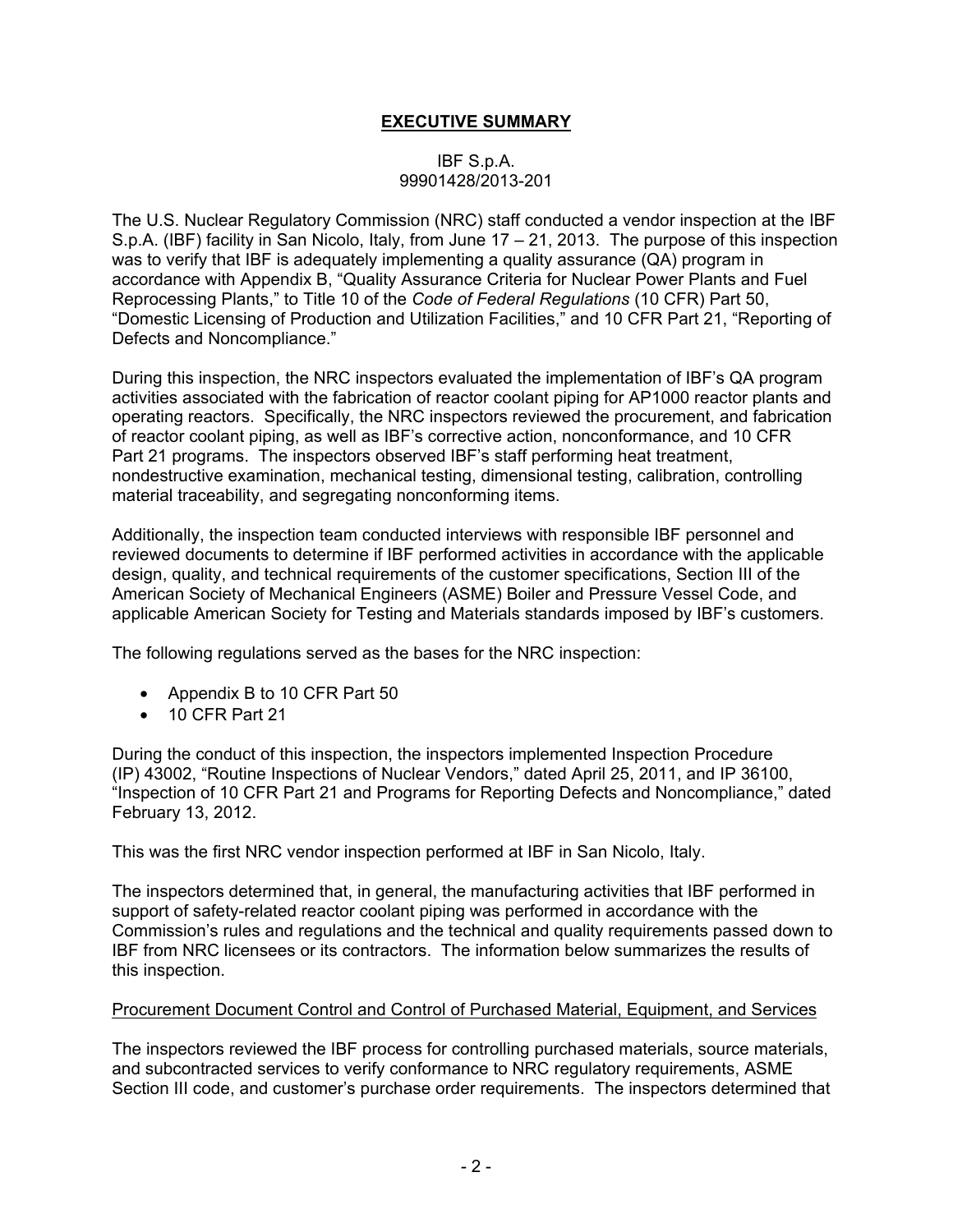IBF's procurement document control and control of purchased material, equipment and services did not conform to the requirements of Criteria IV and VII of Appendix B to 10 CFR Part 50.

The inspectors issued NON 99901428/2013-201-01 because IBF procured commercial services for use in safety-related applications without conducting appropriate oversight and commercial-grade dedication; IBF's QA program allows for the qualification of safety-related suppliers based on ASME certification without verifying implementation of their QA program through audit or other actions; and IBF's QA program adopts the provisions of NCA 3855.3(c) that allows for the acceptance of commercial calibration services for use in safety-related applications without performing commercial-grade dedication, the use of additional accrediting bodies not approved by the NRC, and the use of calibration laboratories outside of the United States.

The inspectors issued NON 99901428/2013-201-02 because IBF's quality assurance program does not address implementing specific quality assurance requirements to support the supply of Appendix B to 10 CFR Part 50 safety-related basic components as defined 10 CFR Part 21; and IBF's quality assurance program does not identify or reference Appendix B to 10 CFR Part 50 for the responsibilities and methods for selection and qualification of materials, source materials, and services suppliers for safety-related basic components.

#### Other Inspection Areas

The inspectors determined that IBF is implementing its programs for the control of special processes, traceability, control of measuring and test equipment, nonconforming materials parts and components, and corrective actions in accordance with the applicable regulatory requirements of Appendix B to 10 CFR Part 50. Based on the limited sample of documents reviewed and activities observed, the inspectors also determined that IBF is implementing its policies and procedures associated with these programs. No findings of significance were identified.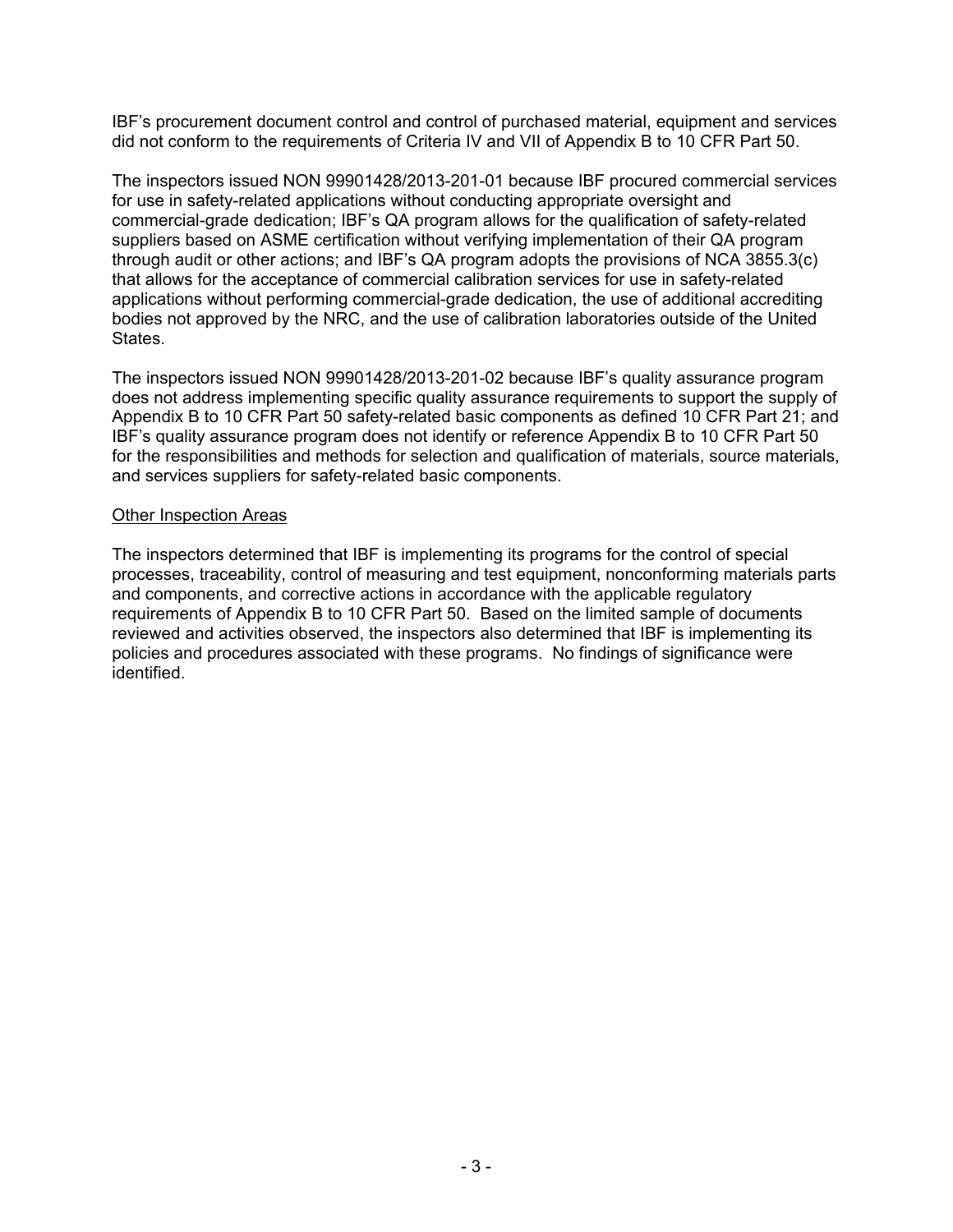## **REPORT DETAILS**

#### 1. 10 CFR Part 21 Program

#### a. Inspection Scope

The Inspectors reviewed the policies and implementing procedures that govern the IBF program under Title 10 of the *Code of Federal Regulations* (10 CFR) Part 21, "Reporting of Defects and Noncompliance." Additionally, the inspectors reviewed and evaluated postings for compliance with 10 CFR 21.6, "Posting Requirements." To verify an adequate link to the 10 CFR Part 21 process, the inspectors also reviewed IBF's procedures that govern corrective action and nonconforming conditions to verify adequate implementation of the regulatory requirements identifying items that cause conditions adverse to quality. The attachment to this inspection report lists the documents reviewed by the Inspectors.

#### b. Observations and Findings

The inspectors verified that IBF's procedure, PGQ-N71, "Procedure for Reporting of Defects and Noncompliance (Reference to 10 CFR Part 21)," Revision 1, dated May 15, 2013, effectively implemented the requirements of 10 CFR 21.21(a)(1) for evaluating deviations and failures to comply. PGQ-N71 also implemented the requirements of 10 CFR 21.21(d) regarding directors or responsible officers notifying NRC or informing affected customers (when applicable) of identified defects or failures to comply associated with a substantial safety hazard.

The inspectors verified that the corrective action report (RAC) form and the nonconformance report (NCR) form included in PGQ-N75, "Corrective Actions Management Procedure," and PGQ-N70, "Nonconformity Control," respectively, provided a link to the 10 CFR Part 21 program. At the time of the inspection, IBF had not performed any 10 CFR Part 21 evaluations. The inspectors reviewed a sample of 11 RACs and 10 NCRs to verify that IBF correctly determined that they did not need to perform an evaluation in accordance with 10 CFR Part 21 requirements.

The inspectors observed that IBF satisfied the posting requirements in 10 CFR 21.6. The postings included a copy of Section 206 of the Energy Reorganization Act of 1974, as amended, a copy of 10 CFR Part 21, and a copy of PGQ-N71.

The inspectors verified a sample of IBF's purchase orders (PO), and determined that IBF had implemented a program consistent with the requirements in 10 CFR 21.31 for specifying the applicability of 10 CFR Part 21 in its POs for basic components.

#### c. Conclusions

The inspectors determined that IBF appropriately translated the requirements of 10 CFR Part 21 into implementing procedures and, for those activities that the inspectors reviewed, implemented them in accordance with IBF's procedures. No findings of significance were identified.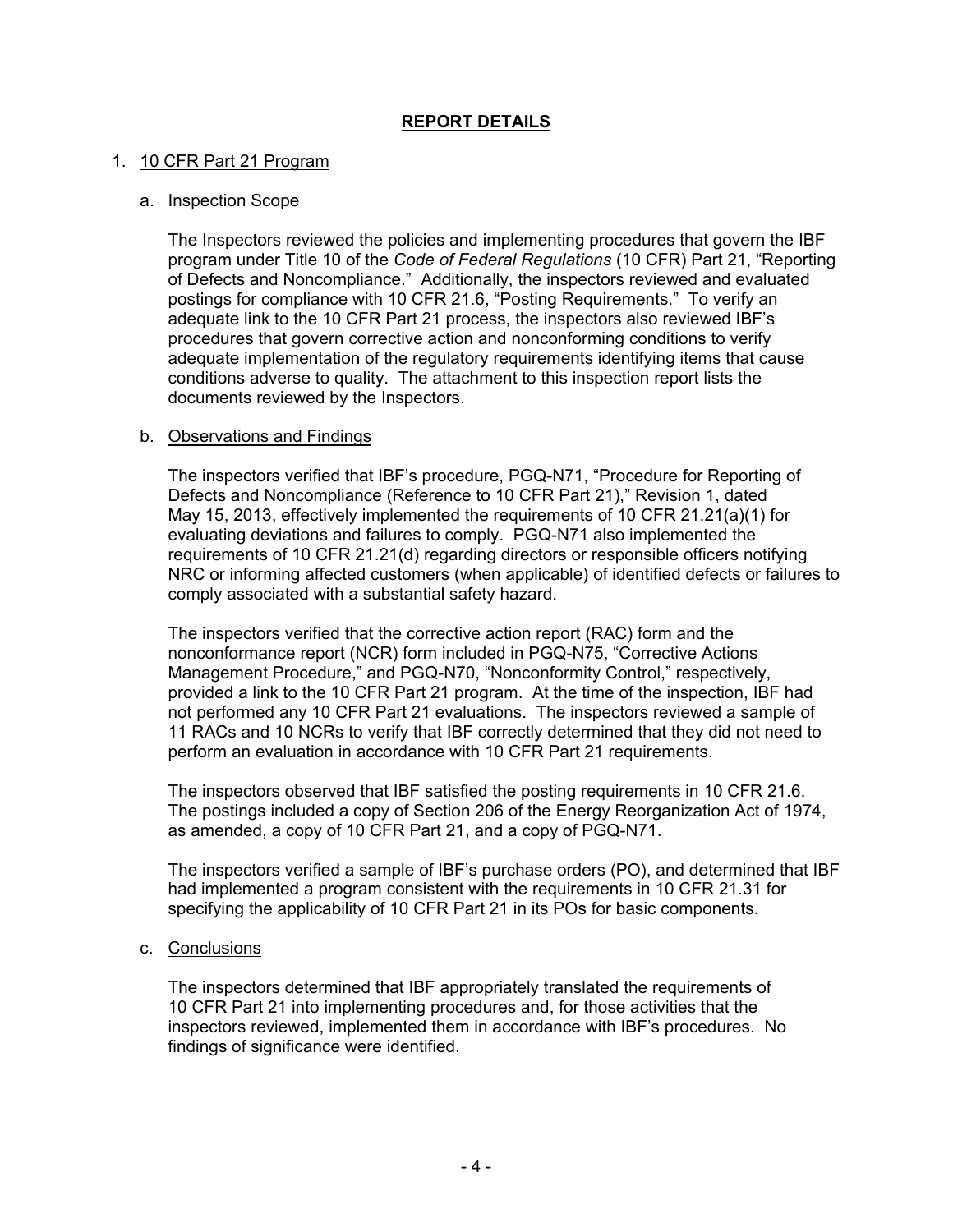### 2. Procurement

#### a. Inspection Scope

The inspectors reviewed IBF's policies and procedures for procurement processes, including IBF Quality Systems Manual (QSM) Section 11, "Control of Purchased Material Equipment and Services" and PGQ-N40, "Quality System Procedure for Material, Source Material and Services Procurement for Nuclear Components," and PGQ-N25, "Qualification of Suppliers," to verify compliance with Criterion IV, "Procurement Document Control," and Criterion VII, "Control of Purchased Material, Equipment, and Services," of Appendix B, "Quality Assurance Criteria for Nuclear Power Plants and Fuel Reprocessing Plants," to 10 CFR Part 50, "Domestic Licensing of Production and Utilization Facilities."

The inspectors reviewed the IBF processes for controlling purchased materials, unqualified source material, and subcontracted services, as well as the IBF purchase orders, purchase specifications, supplier triennial audits, and receiving inspection activities, to verify conformance to NRC regulatory, ASME Section III code, and customer purchase order requirements. The inspectors reviewed IBF oversight activities for a sample of vendors supplying unqualified source material, qualified source material, forging services, machining services, calibration services, chemical analysis services, pickling services, lead auditor services, and nondestructive examination (NDE) Level III services. The attachment to this inspection report lists the documents reviewed by the inspectors.

#### b. Observations and Findings

### b.1 Procurement Policies and Procedures

The inspectors reviewed QSM Section 11, PGQ-N40, and PGQ-N25 to verify compliance with Criterion IV and Criterion VII of Appendix B to 10 CFR Part 50.

Criterion IV of Appendix B to 10 CFR Part 50 states, in part, that "Measures shall be established to assure that applicable regulatory requirements, design bases, and other requirements which are necessary to assure adequate quality are suitably included or referenced in the documents for procurement of material, equipment, and services, whether purchased by the applicant or by its contractors or subcontractors."

 As of June 21, 2013, IBF failed to assure that applicable regulatory requirements, design bases, and other requirements which are necessary to assure adequate quality are suitably included or referenced in the procurement documents. IBF's QA program is designed to ASME Section III Subsection NCA 3800 and does not address the differences in requirements when performing work under 10 CFR 50 Appendix B, as it relates to addressing 10 CFR Part 50 Appendix B in procurement documents.

 QSM Section 11 describes the implementation for controlling purchased materials and services for source material (ingots, forgings, bars, and pipes), various support services, quality material organizations (QMO), approved suppliers of source materials, and the ASME Section III NCA-3800 process for utilization of unqualified source material. The IBF QSM was written to support ASME Section III NCA-3800 code implementation activities and includes specific controls that implement the quality program requirements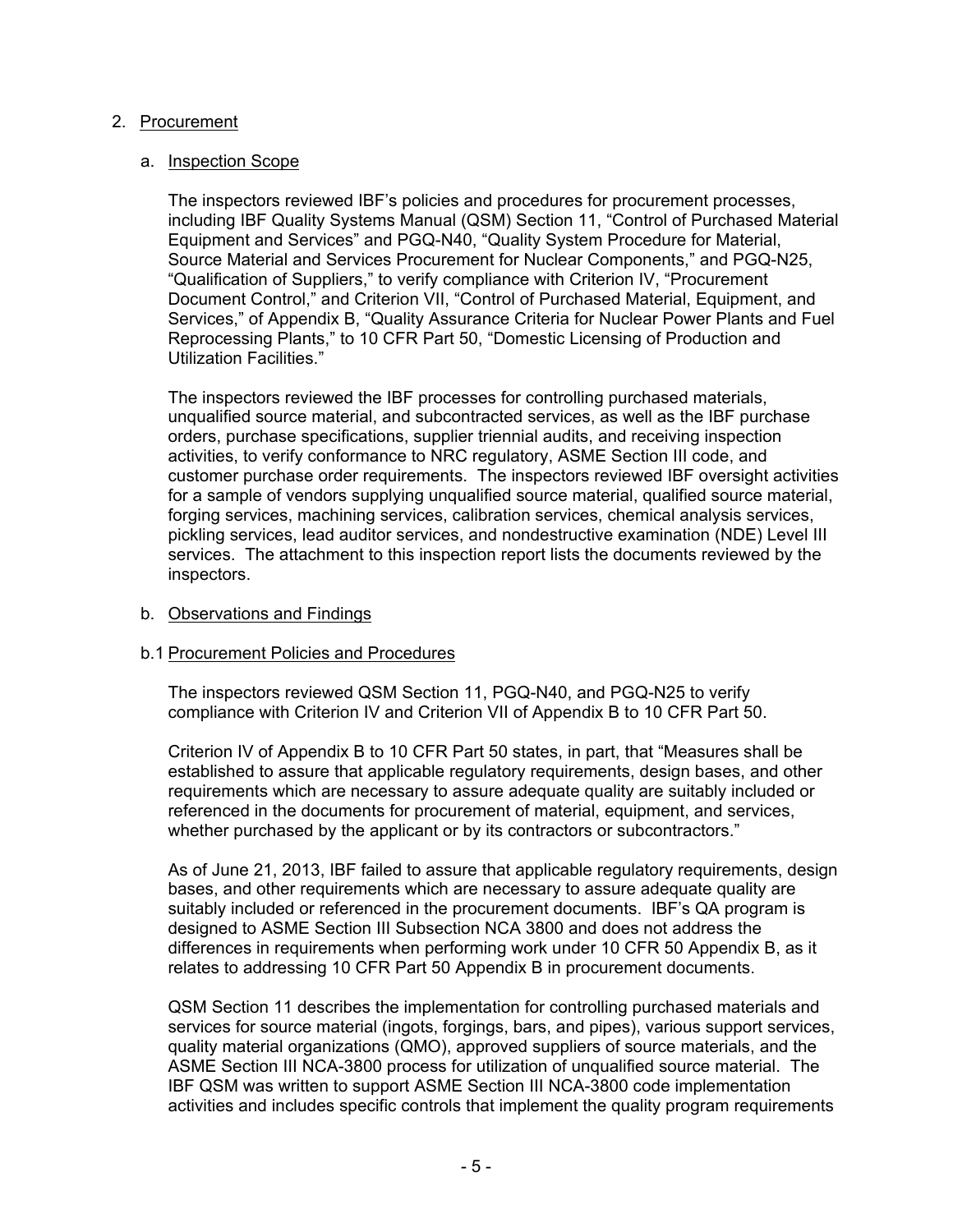to meet ASME requirements. The manual does not address implementing specific quality assurance requirements to support the supply of 10 CFR Part 50 Appendix B safety-related basic components as defined in 10 CFR Part 21. The inspectors identified this issue as an example of Nonconformance 99901428/2013-201-02 for failure to assure that applicable regulatory requirements, design bases, and other requirements which are necessary to assure adequate quality are suitably included or referenced in the documents for procurement. IBF took immediate corrective action and issued RAC 13000031 to address this issue.

QSM Section 11 and PGQ-N40 define the requirements for procurement documentation; however, neither document requires the invocation of 10 CFR 50 Appendix B or 10 CFR Part 21 for safety-related purchase orders. The inspectors reviewed a sample of six purchase orders for safety-related components and services and identified that none of the purchase orders invoked Appendix B to 10 CFR Part 50. In addition, PGQ-N25 defines the responsibilities and methods for selection and qualification of materials, source materials, and services suppliers for nuclear components under ASME section III NCA-3800, but does not identify or reference Appendix B to 10 CFR Part 50 for these specific responsibilities and methods for procurement of safety-related Appendix B basic components. The inspectors identified this issue as another example of Nonconformance 99901428/2013-201-02 for failure to assure that applicable regulatory requirements, design bases, and other requirements which are necessary to assure adequate quality are suitably included or referenced in procurement documents. IBF took immediate corrective action and issued RAC 13000031 to address this issue.

Criterion VII of Appendix B to 10 CFR Part 50 states, in part, that, "Measures shall be established to assure that purchased material, equipment, and services, whether purchased directly or through contractors and subcontractors, conform to the procurement documents. These measures shall include provisions, as appropriate, for source evaluation and selection, objective evidence of quality furnished by the contractor or subcontractor, inspection at the contractor or subcontractor source, and examination of products upon delivery."

As of June 21, 2013, IBF failed to assure that applicable regulatory requirements, design bases, and other requirements which are necessary to assure adequate quality are suitably included or referenced in the documents for procurement of material, equipment, and services and to assure that purchased material, equipment, and services conformed to the procurement documents. Specifically, IBF's QA program is designed to ASME Section III Subsection NCA 3800 and does not address the differences in requirements when performing work under Appendix B to 10 CFR Part 50, as it relates to the qualification of subsuppliers. In addition, the IBF quality program allows for the procurement and acceptance of materials and services from commercial suppliers without performing commercial-grade dedication to verify that the material and services will perform their intended safety function.

ASME Section III Subsection NCA 3820(c) allows the user of material supplied by a certificate holder to procure material without performing a survey, qualification, or audit. In addition, NCA 3842.1(b) allows for the procurement of material from a material organization that has been qualified by a different certified Material Organization or Certificate Holder without requalifying the supplier. QSM Section 11 and PGQ-N25 incorporate the provisions of NCA 3820(c) and 3842.1(b) and allow IBF to procure material and services based on ASME certification without verifying implementation of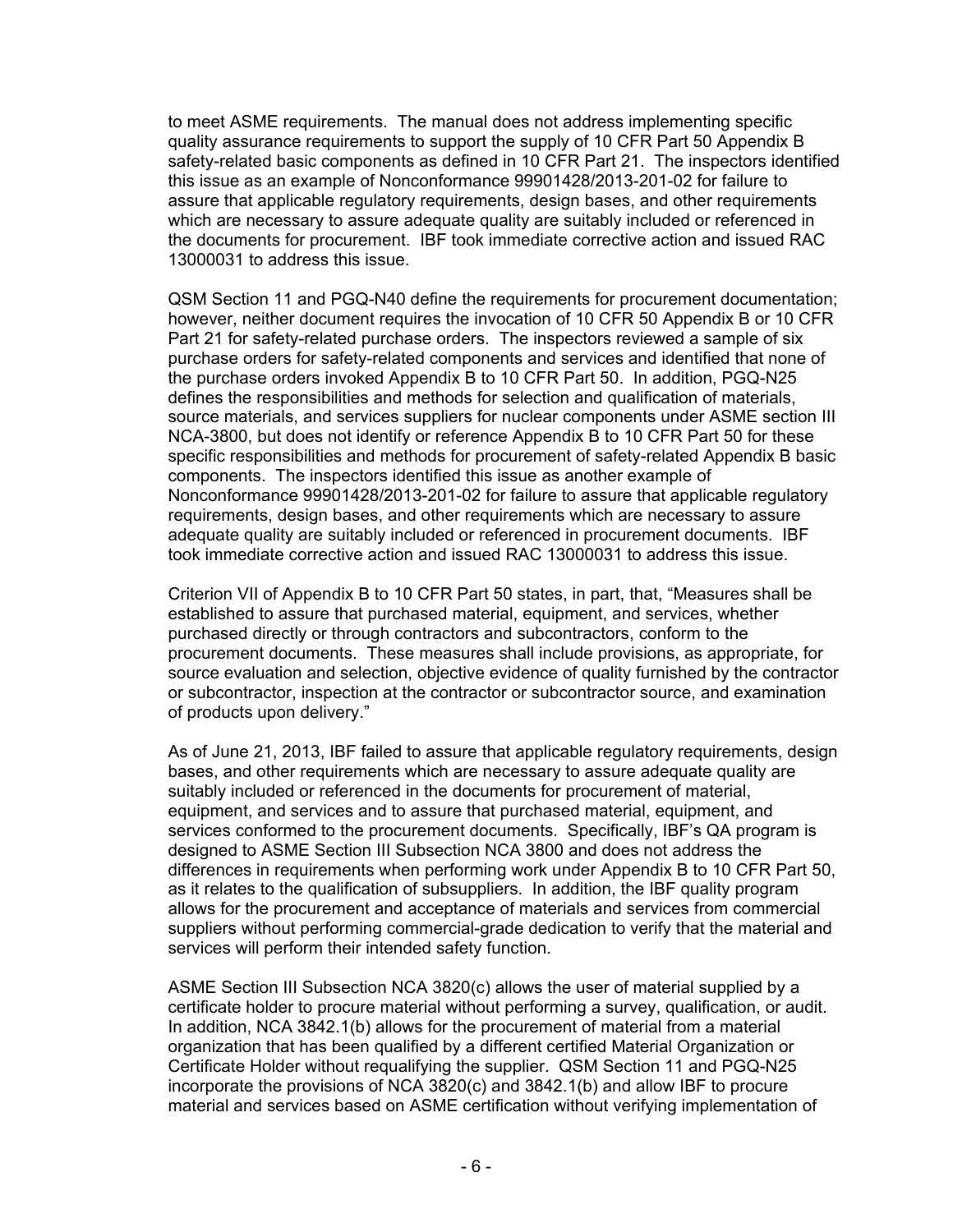the supplier's QA program through audit or other actions described in NRC Information Notice (IN) 86-21 with Supplements 1 & 2. NRC IN 86-21 with Supplements 1 & 2 allow ASME certificate holders to take credit for the ASME certification for meeting the programmatic aspects of the QA program; however, in most cases the certificate holder must perform activities such as audit to verify full implementation of the program when purchasing basic components in accordance with Appendix B to 10 CFR Part 50. The inspectors identified this issue as an example of Nonconformance 99901428/2013-201-02 for failure to assure that purchased material, equipment, and services conform to the procurement documents. IBF took immediate corrective action and opened RAC 13000036 to address this issue.

NCA 3855.3(c) allows an ASME Material Organization or Certificate Holder to accept subcontracted calibration services without performing a survey or audit of the calibration supplier. This acceptance is dependent on the supplier's accreditation by an accrediting body recognized by National Voluntary Laboratory Accreditation Program (NVLAP) through the International Laboratory Accreditation Cooperation (ILAC) Mutual Recognition Arrangement (MRA), provided the following requirements are met:

- (1) The accreditation is to ANSI/ISO/IEC 17025:2005, "General Requirements for the Competence of Testing and Calibration Laboratories."
- (2) The published scope of accreditation for the calibration laboratory covers the needed measurement parameters, ranges, and uncertainties.
- (3) The Material Organization or Certificate Holder shall specify through procurement documents that the calibration certificate/report shall include identification of the laboratory equipment/standards used and shall include as-found and as-left data.
- (4) The Material Organization or Certificate Holder shall be responsible for reviewing objective evidence for conformance to the procurement documents.
- (5) This activity shall be documented in the Material Organization's or Certificate Holder's Quality Program Manual.

Accreditation by an accrediting body recognized by NVLAP through the ILAC MRA may only be used as the basis for qualifying a commercial calibration laboratory as part of the commercial-grade dedication process when all of the requirements described in the Arizona Public Service Company safety evaluation report (Agencywide Documents Access and Management System Accession No. ML052710224) are met. Additionally, the accreditation must be by one of the six accrediting bodies approved by the NRC and the calibration laboratory must be located within the United States. Accreditation by one of the six accrediting bodies recognized by NVLAP through the ILAC MRA and approved by the NRC may not be used as the basis for qualifying safety-related calibration services without performing commercial-grade dedication.

QSM Section 11 adopts the provisions of NCA 3855.3(c) that allows for the following: acceptance of commercial calibration services for use in safety-related applications without performing commercial-grade dedication, the use of additional accrediting bodies not approved by the NRC, and the use of calibration laboratories outside of the United States. Additionally, IBF does not have a commercial-grade calibration program and therefore could not dedicate the services.

The inspectors identified this issue as an example of Nonconformance 99901428/2013-201-02 for failure to assure that purchased material, equipment, and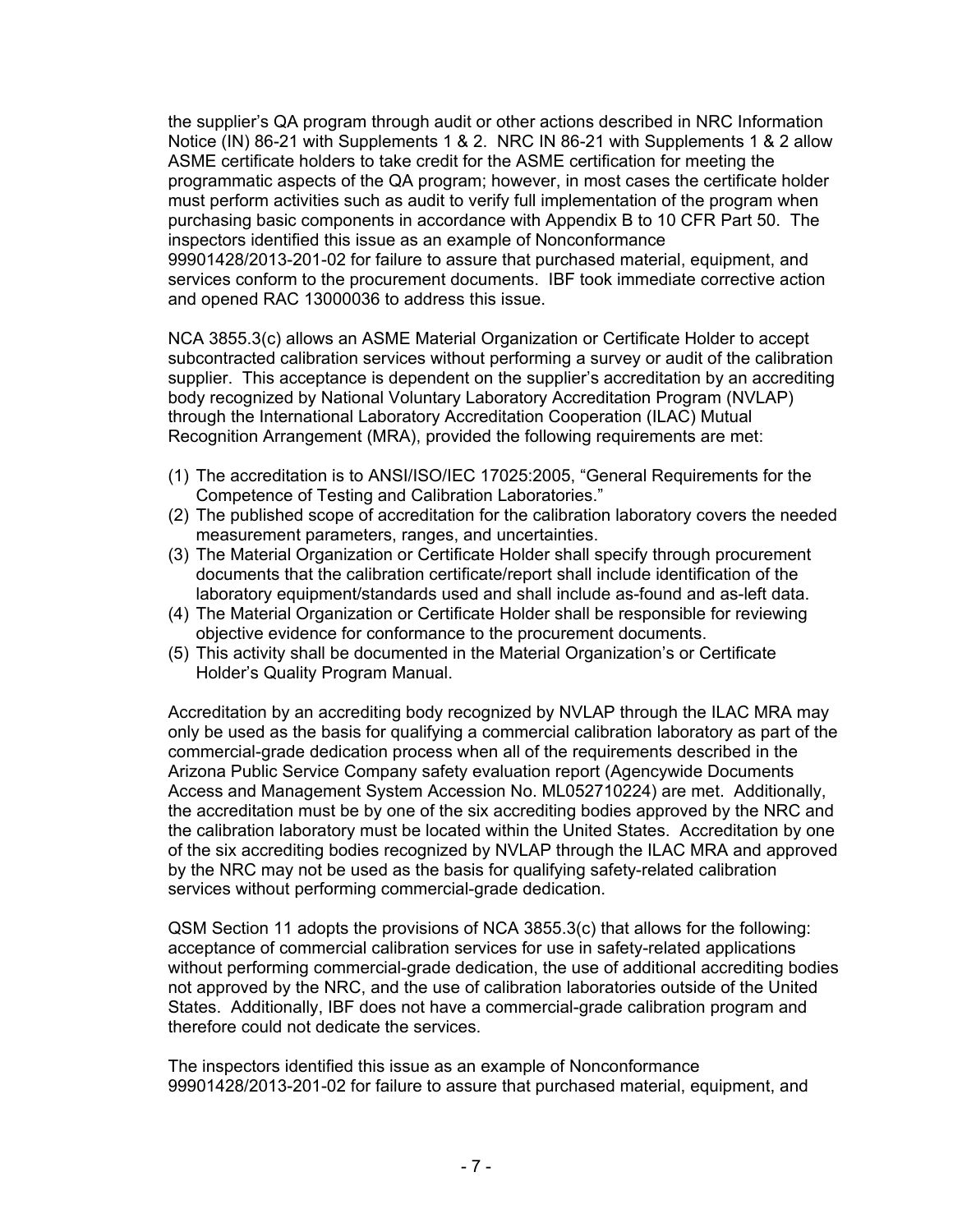services conform to the procurement documents. IBF took immediate corrective action and issued RAC 13000020 to address this issue.

#### b.2 Implementation of Procurement Document Control and Control of Purchased Material, Equipment, and Services

The inspectors reviewed IBF oversight activities for a sample of vendors supplying unqualified source material, materials from QMOs, forging services, machining services, calibration services, chemical analysis services, pickling services, lead auditor services, and NDE Level III services. The inspectors reviewed the applicable purchase orders, purchase specifications, qualification audits, and receiving inspection activities to verify program implementation.

Foroni SpA supplies ingots and rough round bars to IBF for the production of hot legs, cold legs, and surge lines. The inspectors reviewed the purchase order, purchase specification, and the qualification audit. For the ingots procured from Foroni, IBF completed the necessary code requirements of NCA-3855.5 for the "utilization of unqualified source material" as allowed by their ASME Quality System Certificate issued in April 2011. The inspectors verified that IBF performed all verification activities required by the purchase specifications, including review of the Foroni Technical Program of Manufacturing Document for the round bars and the accompanying certified material test report. The inspectors also reviewed the IBF material receiving report dated January 17, 2013, and the chemical analysis from their subcontractor Exnova SrL, dated January 17, 2013, which was part of NCA-3855.5 material upgrade process. No findings of significance were identified during this review.

The inspectors reviewed IBF procurement and oversight activities for vendors supplying forging services, machining services, calibration services, chemical analysis, pickling services, lead auditor services, and NDE Level III services. These suppliers were listed on the IBF ASL as approved suppliers of safety-related services. For each service, the inspectors reviewed the IBF purchase order, purchase specification, quality control plan, manufacturing specification, supplier qualification audit, receiving inspection activities, and the supplier's material test report or certificate of conformance or compliance, as applicable.

Criterion VII, "Control of Purchased Material, Equipment, and Services," of Appendix B to 10 CFR Part 50, states, in part, that, "Measures shall be established to assure that purchased material, equipment, and services, whether purchased directly or through contractors and subcontractors, conform to the procurement documents. These measures shall include provisions, as appropriate, for source evaluation and selection, objective evidence of quality furnished by the contractor or subcontractor, inspection at the contractor or subcontractor source, and examination of products upon delivery."

As of June 21, 2013, IBF failed to assure that applicable regulatory requirements, design bases, and other requirements which are necessary to assure adequate quality are suitably included or referenced in the documents for procurement of material, equipment, and services, and to assure that purchased material, equipment, and services conformed to the procurement documents. Specifically, IBF procured commercial services for use in safety-related applications without conducting appropriate oversight and commercial-grade dedication for these commercially procured services.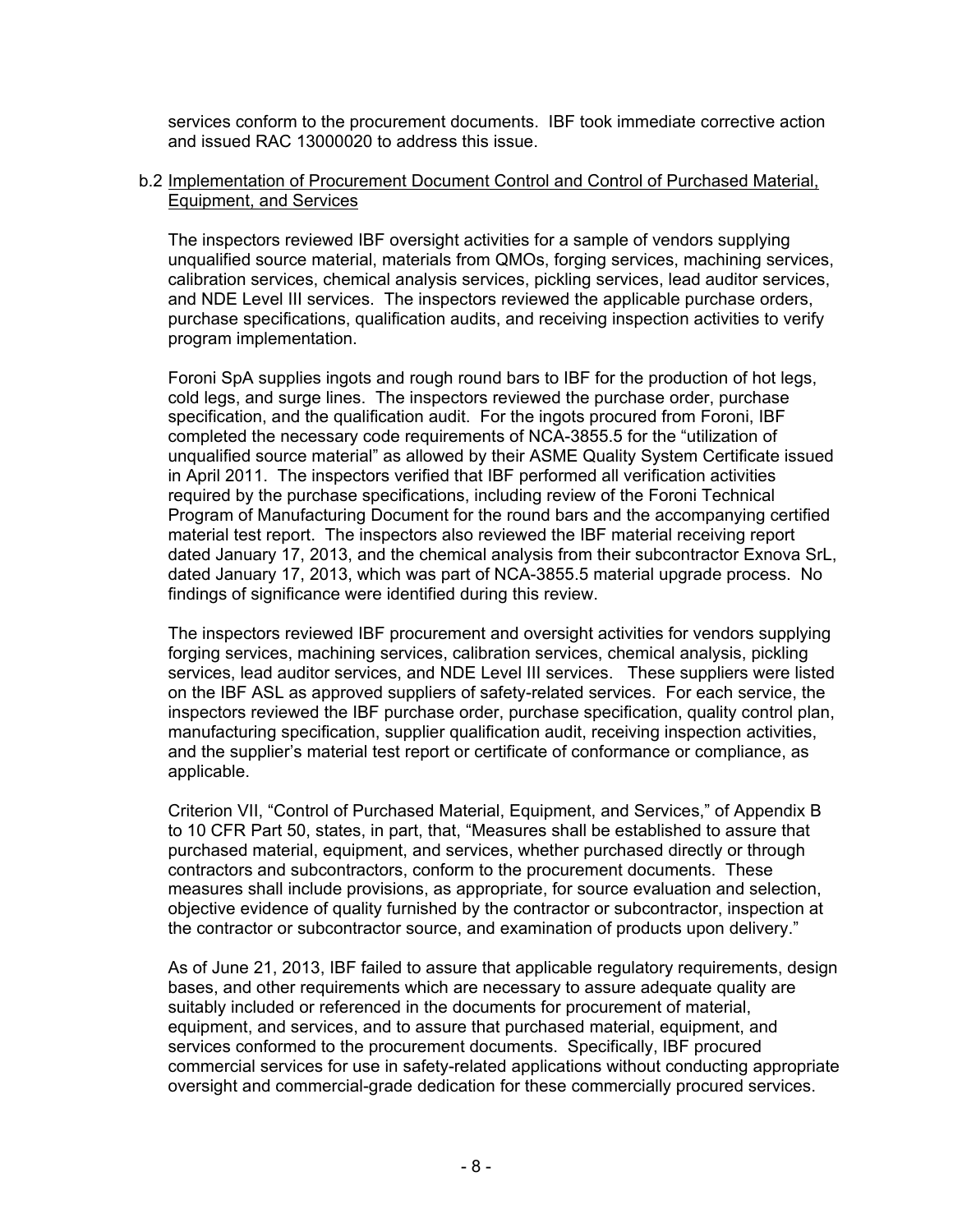The inspectors reviewed the supplier qualification audits for Forgiatura Morandini for forging and bending services, OPM for machining and milling services, Exova SrL for chemical analysis, Smart NDT for calibration services, and Mr. Pier Luigi Dinelli for NDE Level III services and the conduct of IBF internal audits. The inspectors identified that the suppliers were not implementing an Appendix B to 10 CFR Part 50 QA program, but had varying degrees of commercial programs such as ISO-9001, ISO-17025 or other commercial quality program requirements. After review of all applicable documentation and multiple discussions with IBF staff, the inspectors concluded that the IBF program allows for the procurement and acceptance of materials and services from commercial suppliers without performing commercial-grade dedication to verify that the material and services will perform their intended safety function. Additionally, IBF does not implement a commercial-grade dedication program. The inspectors identified this issue as an example of Nonconformance 99901428/2013-201-01 for failure to assure that applicable regulatory requirements, design bases, and other requirements which are necessary to assure adequate quality are suitably included or referenced in the documents for procurement of material, equipment, and services and to assure that purchased material, equipment, and services conform to the procurement documents. IBF took immediate corrective action and issued RAC13000017 and RAC13000020 to address this issue.

To determine the acceptability of using these commercial services for safety-related applications, IBF will need to establish and implement a commercial-grade item dedication program. Then, IBF will need to verify that all the appropriate critical characteristics for performance of the services were adequately conducted by the supplier of the commercial service. Finally, IBF will need to perform a 10 CFR Part 21 evaluation, as appropriate, to determine the effect of using these commercial services on basic components already delivered to US nuclear customers.

### c. Conclusions

The inspectors reviewed the IBF process for controlling purchased materials, source materials, and subcontracted services to verify conformance to NRC regulatory requirements, Section III of the ASME Code, and customer's purchase order requirements. The inspectors determined that IBF's procurement document control and control of purchased material, equipment and services did not conform to the requirements of Criteria IV and VII of Appendix B to 10 CFR Part 50.

The inspectors issued Nonconformance 99901428/2013-201-01 because IBF procured commercial services for use in safety-related applications without conducting appropriate oversight and commercial-grade dedication. IBF's QA program allows for the qualification of safety-related suppliers based on ASME certification without verifying implementation of their QA program through audit or other actions; and IBF's QA program adopts the provisions of NCA 3855.3(c) that allows for the acceptance of commercial calibration services for use in safety-related applications without performing commercial-grade dedication, the use of additional accrediting bodies not approved by the NRC, and the use of calibration laboratories outside of the United States.

The inspectors issued Nonconformance 99901428/2013-201-02 because IBF's quality assurance program does not address to implementing specific quality assurance requirements to support the supply of Appendix B to 10 CFR Part 50 safety-related basic components as defined in 10 CFR Part 21; and IBF's quality assurance program does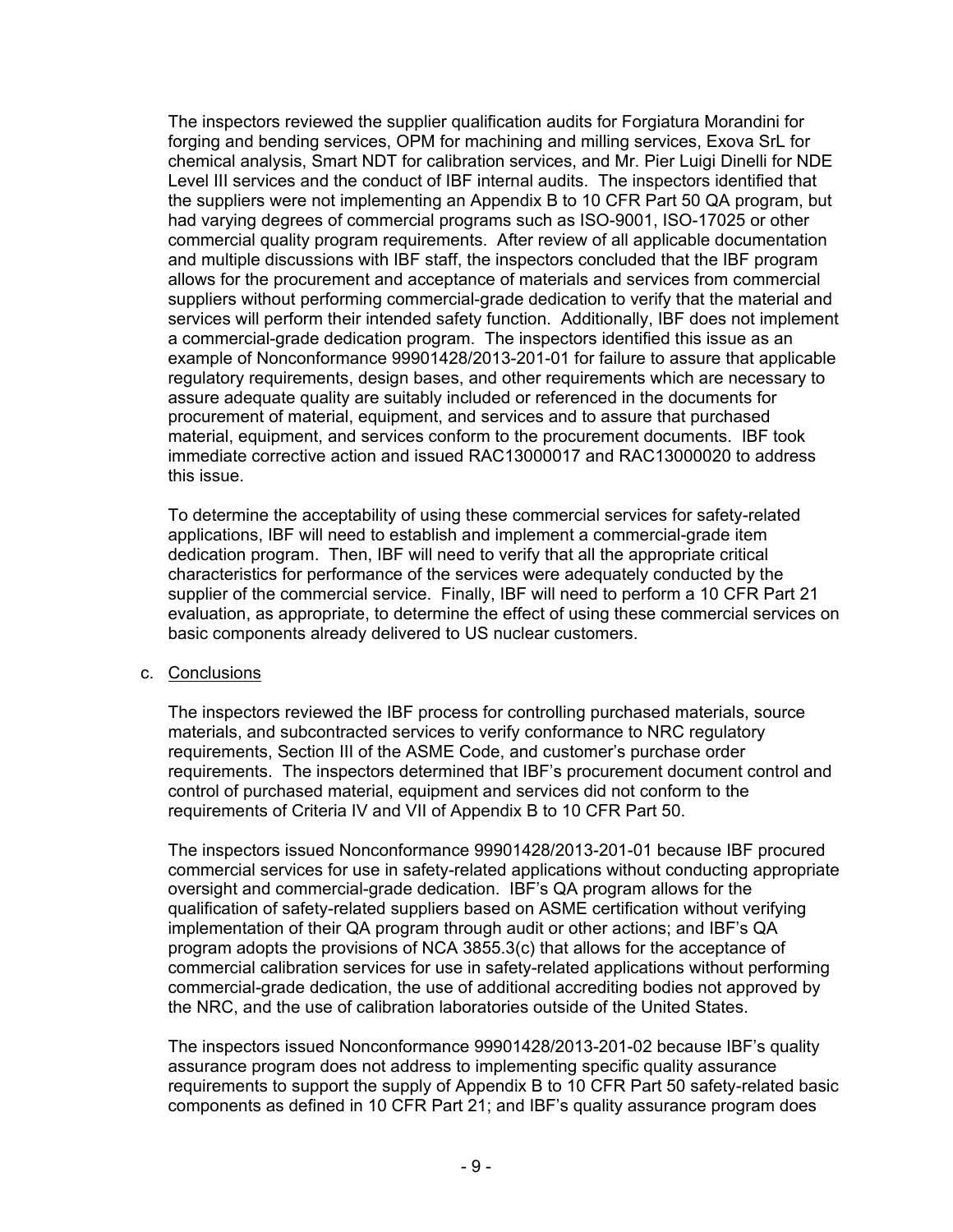not identify or reference 10 CFR Part 50 Appendix B for the responsibilities and methods for selection and qualification of materials, source materials, and services suppliers for safety-related basic components.

### 3. Material Traceability

### a. Inspection Scope

The inspectors reviewed IBF policies and procedures that govern material traceability to verify compliance with Criterion VIII, "Identification and Control of Material, Parts, and Components," of Appendix B to 10 CFR Part 50. The inspectors observed the manufacture, inspection, and testing of reactor coolant piping for the AP1000 reactor plants at V. C. Summer and Vogtle to verify that all materials were marked with unique identifiers traceable to procurement records. The attachment to this inspection report lists the documents reviewed by the inspectors.

#### b. Observations and Findings

The inspectors verified that IBF established and implemented policies and procedures for identifying and controlling items and that identification markings were applied using materials and methods that provided a clear and legible identification and did not adversely affect the function or service life of the piping. Section 12 of IBF's QSM provided the guidance for traceability and Section 13 of IBF's QSM provided guidance on process controls. The inspectors identified that IBF used both a shop manufacturing traveler system and a quality plan for each manufactured pipe. In combination, these two documents adequately established and tracked the quality activities associated with the manufacturing, inspection, and shipping of the piping.

The inspectors verified that IBF permanently stamped all pipe sections with piece marks traceable to design, shop, and erecting drawings. Shop manufacturing travelers and quality plans were used following receipt of the steel ingot through final inspection and shipping. Shop manufacturing travelers and piece marks were witnessed on several pipes during many stages of manufacture including before and after heat treatment, during dimensional testing, during liquid dye penetrant testing, and during eddy current testing.

Additionally, test specimens were inspected before and after destructive testing. The inspectors verified stamping on all specimens before tensile and bend testing and then verified the resulting pieces were adequately labeled and bagged following testing.

### c. Conclusions

The inspectors reviewed IBF's processes and procedures for ensuring that material traceability was maintained in accordance with customer requirements. The inspectors verified piece marks and shop manufacturing travelers on several pipes and selected one cold leg pipe that was in final inspection and verified that it was traceable to procurement and inspection records. The inspectors also verified that no uncontrolled materials were present in the shop. No findings of significance were identified.

### 4. Control of Special Processes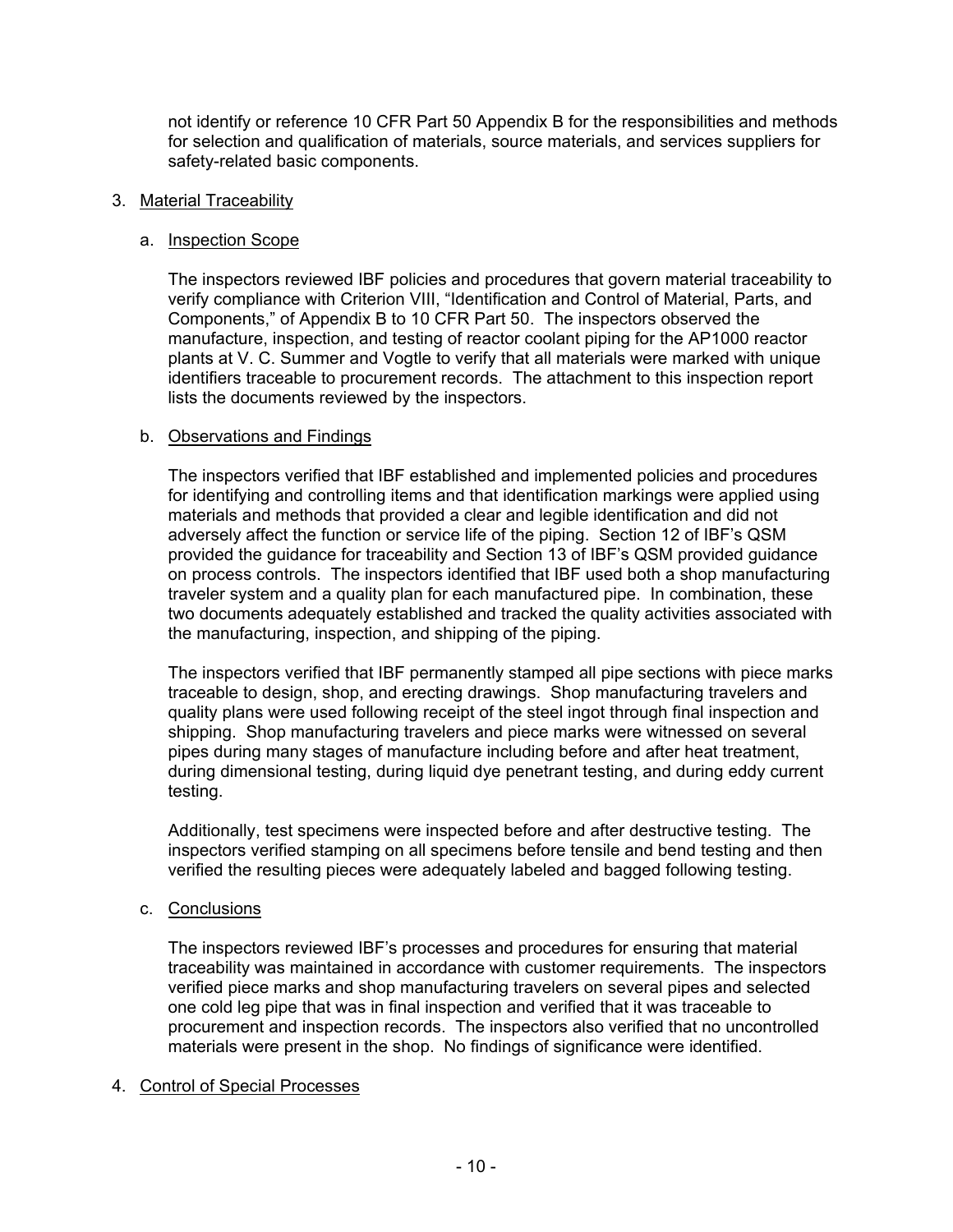#### a. Inspection Scope

The inspectors reviewed IBF policies and implementing procedures that govern the control of special process to verify compliance with Criterion IX, "Control of Special Processes," of Appendix B to 10 CFR Part 50. The inspectors observed heat treatment, NDE, and mechanical testing performed in the Metallurgical Testing Lab and reviewed completed heat treatment and NDE reports to verify compliance with the regulatory and customer requirements. The inspectors also met with the IBF Quality Control Inspectors to discuss the relationship between the shop travelers and the Quality Control Plans. The attachment to this inspection report lists the documents reviewed by the inspectors.

#### b. Observations and Findings

The inspectors witnessed production heat treatment of a cold leg section for Vogtle Unit 4 and verified that the heat treatment was performed in accordance with the IBF production heat treatment procedure. The inspectors reviewed the heat treatment logs and verified that they complied with QSM Section 13. The inspectors also verified that the heat treatment operator's qualifications were in accordance with PGQ-N15 "Heat Treatment Personnel Qualification," and that the operator's qualifications were reviewed annually and are based on education, training and satisfactory performance.

The inspectors witnessed mechanical testing performed for reactor coolant piping. The inspectors witnessed tensile testing and bend testing for the Vogtle Unit 4 cold leg, and grain size monitoring for the V.C. Summer Unit 3 cold leg. The inspectors verified that the test results met the acceptance criteria in the customer's specifications and the appropriate ASME and ASTM standards.

The inspectors witnessed a dye penetrant test (PT), and an ultrasonic test (UT) performed on a cold leg for V.C. Summer Unit 3. The inspectors verified that the PT and UT were performed in accordance with customer requirements and IBF procedures, that the Level II operators' qualifications complied with PGQ-6.2.1, "Written practice for training and qualification of Non Destructive Testing Personnel," and that PGQ 6.2.1 met American Society of Nondestructive Testing Recommended Practice SNT-TC-1A.

In addition, the inspectors met with IBF's NDE Level III examiner, reviewed his qualifications, and found them to meet the requirements of PGQ-6.2.1 and SNT-TC-1A for PT, UT, magnetic particle testing, and radiography. Lastly, the inspectors reviewed procedures for UT and PT and verified that they were written by a Level II and approved by the Level III, as required by PGQ 6.2.1.

### c. Conclusions

The inspectors determined that IBF appropriately translated the requirements of Criterion IX into implementing procedures and, for those activities that the inspectors reviewed, implemented them in accordance with IBF's procedures. No findings of significance were identified.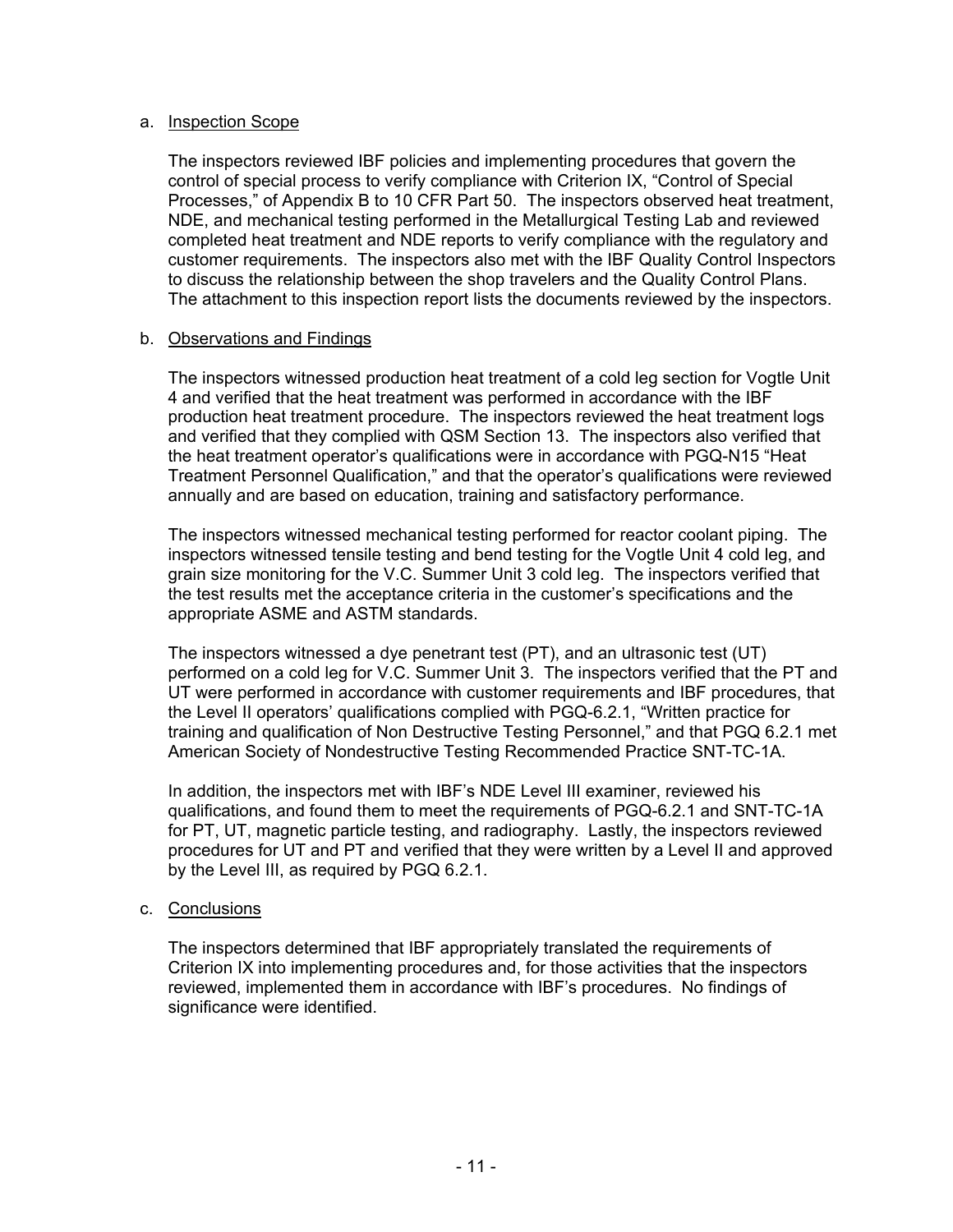### 5. Control of Measuring and Test Equipment

#### a. Inspection Scope

The inspectors reviewed IBF policies and implementing procedures that govern the Measuring and Test Equipment (M&TE) program to verify compliance with the requirements in Criterion XII, "Control of Measuring and Test Equipment," of Appendix B to 10 CFR Part 50. The inspectors reviewed a sample of calibration records for various M&TE and the training records of personnel that conduct calibration and testing. Additionally, the inspectors discussed the M&TE program with IBF's management and technical staff. The attachment to this inspection report lists the documents reviewed by the inspectors.

### b. Observations and Findings

The inspectors verified that the M&TE requirements in IBF's QSM and IO-10, "Operating Instructions for Calibration of Monitoring and Measuring Equipment," provided a system for the control of M&TE. The M&TE program was designed so that devices used in activities that affect quality were of the proper range, type, and accuracy to verify conformance with established requirements.

The inspectors performed a visual inspection of several M&TE used during the manufacturing of reactor coolant piping for AP1000 reactor plants. In particular, the inspectors verified that the equipment used during heat treatment, dimensional testing, liquid dye penetrant testing, eddy current testing, tensile testing, and bend testing had approved calibration labels or stickers. Then, the inspectors conducted interviews and reviewed the computer spreadsheet program used to track the calibrated equipment. The inspectors verified that IBF had a laboratory where most of IBF's equipment was calibrated. IBF used external calibration services for those items they did not have the capability to calibrate. Additional details on the acceptability of IBF's procurement of calibration services are described in Section 2, "Procurement," of this report.

The inspectors verified that all sampled M&TE had appropriate calibration stickers and current calibration dates, including the calibration due date. Additionally, for a sample of calibration records reviewed, the inspectors verified that the records included the as-found or as-left conditions, accuracy required, calibration results, calibration dates, and the due date for recalibration. The inspectors verified that the selected M&TE was calibrated against certified equipment having known valid relationships to nationally recognized standards.

#### c. Conclusion

The inspectors determined that IBF is implementing its measuring and test equipment program in accordance with the regulatory requirements of Criterion XII of Appendix B to 10 CFR Part 50. Based on the limited sample of documents reviewed, and activities observed, the inspectors also determined that IBF is implementing its policies and procedures associated with the control of measuring and test equipment. No findings of significance were identified.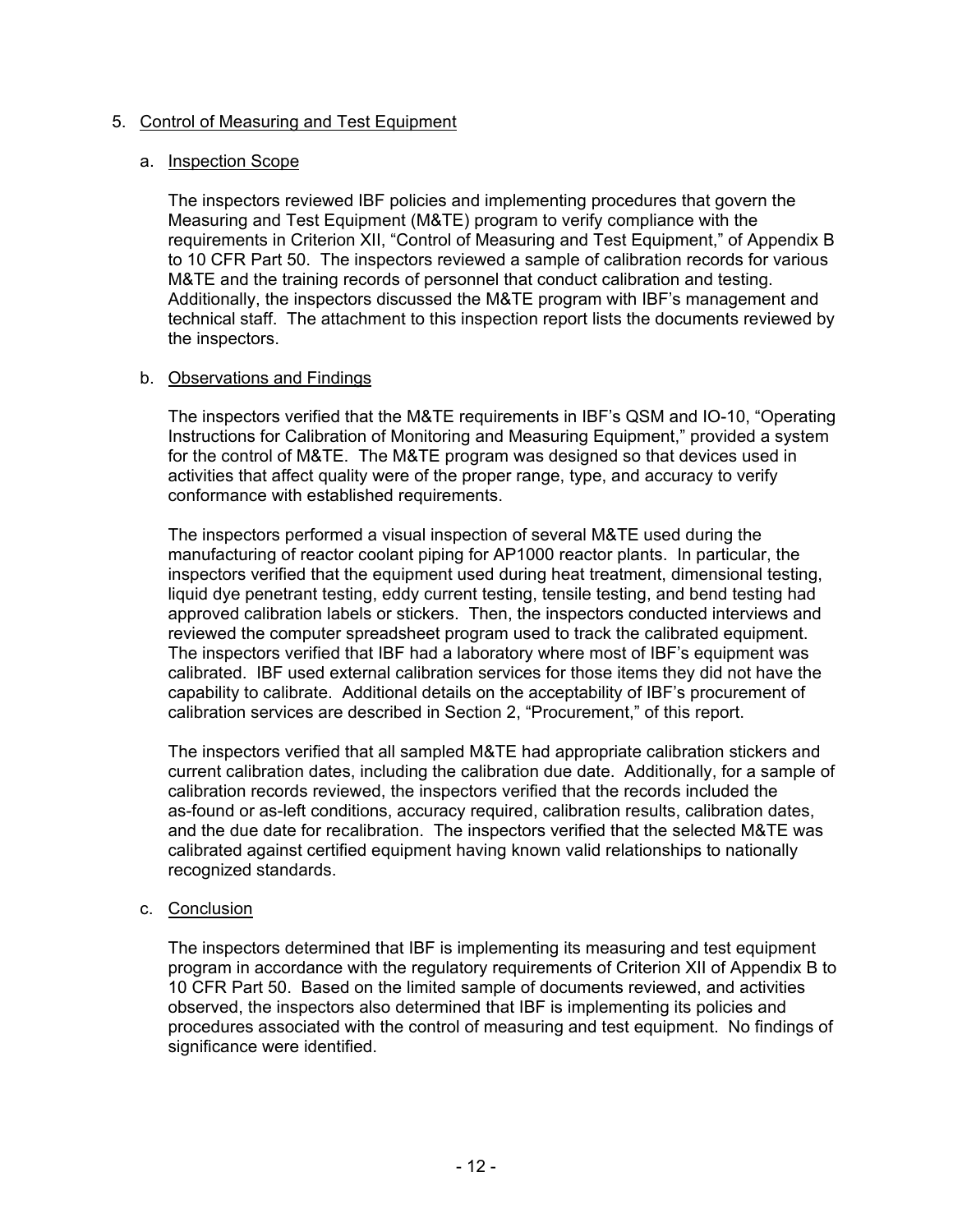### 6. Nonconforming Materials, Parts, or Components

### a. Inspection Scope

The inspectors reviewed policies, implementing procedures, and records that govern the control of nonconforming materials, parts, and components to verify compliance with Criterion XV, "Nonconforming Materials, Parts, or Components," of Appendix B to 10 CFR Part 50. The inspectors reviewed the QSM and PGQ-N70 that describe the requirements for identification, documentation, evaluation, segregation, disposition, and control of nonconforming items. In addition, the inspectors reviewed a sample of NCRs and nonconforming items on the shop floor to verify implementation of PGQ-N70 and the requirements of Criterion XV of Appendix B to 10 CFR Part 50. The attachment to this inspection report lists the documents that the inspectors reviewed.

### b. Observations and Findings

For a sample of ten NCRs, the inspectors verified that IBF had taken adequate actions regarding nonconforming materials or items. In addition, the inspectors verified that nonconforming items were reviewed in accordance with PGQ-N70. Nonconforming items were dispositioned as accepted, rejected, repair, rework, or use-as-is. For NCRs dispositioned as repair or use-as-is, the inspectors verified that technical justifications were documented to verify the acceptability of nonconforming items. In addition, the inspectors verified that the NCR form provides a connection to the 10 CFR Part 21 program.

### c. Conclusions

The inspectors concluded that IBF is implementing its nonconforming material, parts, or components program in accordance with Criterion XV of Appendix B to 10 CFR Part 50. Based on the limited sample of documents reviewed, the inspectors also determined that IBF is implementing its policies and procedures associated with its nonconforming material, parts, and components. No findings of significance were identified.

### 7. Corrective Actions

### a. Inspection Scope

The inspectors reviewed policies, implementing procedures, and records that govern corrective actions to verify compliance with Criterion XVI, "Corrective Actions," of Appendix B to 10 CFR Part 50. The inspectors reviewed the QSM and PGQ-N75, "Corrective Actions Management Procedure," Revision 2, dated May 6, 2013 that describes the processes and procedures for addressing conditions adverse to quality. In addition, the inspectors reviewed a sample of RACs and the root cause analysis performed for the V.C. Summer Unit 3 reactor coolant piping to verify compliance with the requirements of Criterion XVI. The attachment to this inspection report lists the documents reviewed by the inspectors.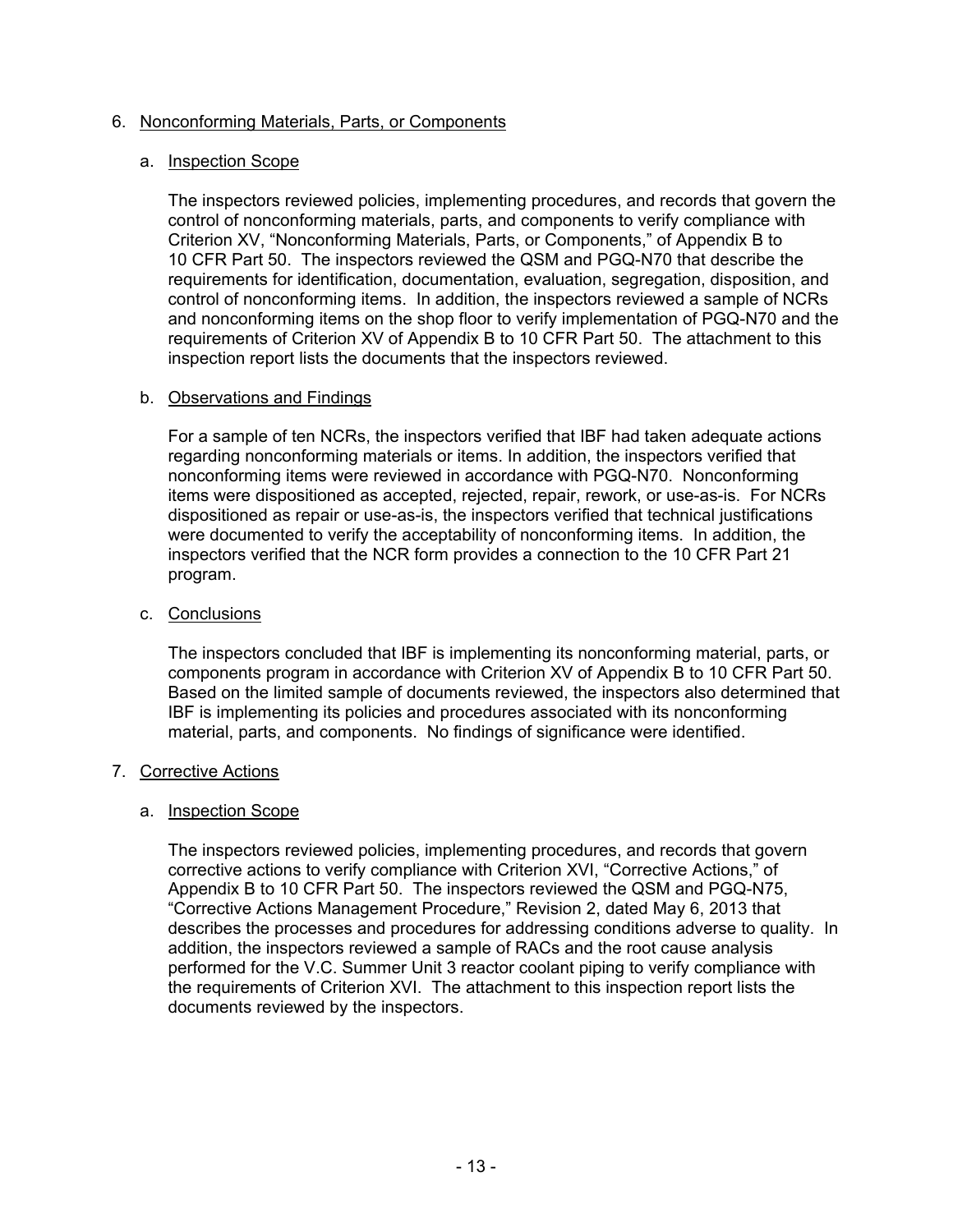### b. Observations and Findings

#### b.1 Corrective Action Program

The inspectors reviewed a sample of 14 RACs that addressed internally identified conditions adverse to quality, customer identified conditions adverse to quality, and subcontractor identified nonconformances. The inspectors verified that RACs provide for documentation and description of the condition adverse to quality, the cause and corrective action taken to prevent recurrence, review and approval by the responsible authority, status of corrective actions reviewed, and follow-up action taken to verify timely and effective implementation of corrective action.

The inspectors verified that the QSM and PGQ-N75 require subcontractors to submit nonconforming reports and proposed corrective action for approval before implementing corrective action. The RAC form provided in PGQ-N75 provides a link to IBF's 10 CFR Part 21 program. In addition, the QSM and PGQ-N75 require the trending of audit findings, RACs and NCRs.

#### b.2 Root Cause Analysis for V.C. Summer Unit 2 Cold Leg

The inspectors reviewed TAR1100006, "Root Cause Analysis AP1000 RCL Piping," Revision 1, dated July 15, 2011 and "RCA Corrective Action Plan for TAR-1100006 rev 1," to verify that IBF identified the cause of the significant condition adverse to quality and took corrective action to preclude its repetition. In December 2010, IBF identified that four cold leg pieces for VC Summer Unit 2 that were in the final heat treatment condition had grain size numbers (GSN) less than two. IBF later identified that four surge line sections for V.C. Summer Unit 2 also had GSNs less than two. The customer specification requires that the GSN be larger than two to support in-service inspectibility.

The inspectors verified that the problem was evaluated using a systematic methodology to identify the root and contributing causes and that the root cause analysis was conducted to a level of detail commensurate with the significance of the problem. The root cause analysis considered prior occurrences of the problem and addressed the extent of the condition and extent of the cause.

IBF contracted with WesDyne to perform a test program using established UT techniques based on generic ASME Section XI, "Rules for Inservice Inspection of Nuclear Power Plant Components," Mandatory Appendix VIII, "Performance Demonstration for Ultrasonic Examination Systems," procedures. The test program was performed to address the impact of stainless steel forgings with GSNs below 2 on ASME Section XI in-service inspectibility. WesDyne issued WDI-PJF-1306502-TR-004, "Technical Basis Document: Ultrasonic Examination of Integrally Forged Stainless Steel Piping Having ASTM Grain Size Numbers Less than 2," Revision 0, issued June 2012, that recommends using UT attenuation measurements in addition to minimum GSN for acceptance criteria.

The inspectors verified that appropriate corrective actions were specified for each root and contributing cause. The inspectors reviewed the corrective action plan and verified that corrective actions were prioritized with consideration of risk significance and regulatory compliance and that a schedule was established for implementing the corrective actions. In addition, quantitative and qualitative measures of success were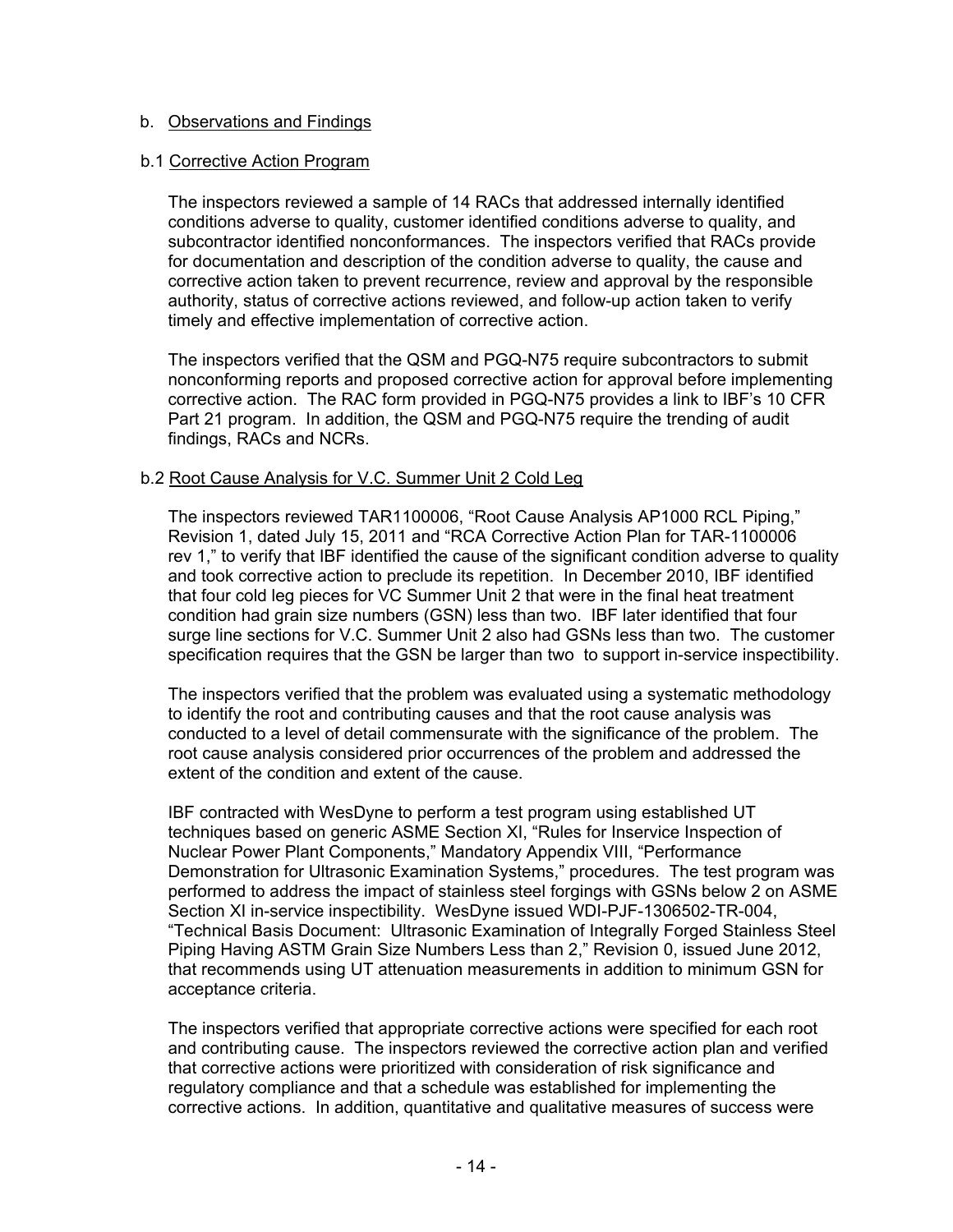developed for determining the effectiveness of the corrective actions to prevent recurrence.

### c. Conclusions

The inspectors concluded that IBF is implementing its corrective action program in accordance with Criterion XVI of Appendix B to 10 CFR Part 50. Based on the limited sample of documents reviewed, the inspectors also determined that IBF is implementing its policies and procedures for corrective actions. No findings of significance were identified.

#### 8. Entrance and Exit Meetings

On June 17, 2013 the inspectors discussed the scope of the inspection with Mr.Luigi Cazzaniga, Chairman of IBF, IBF management and staff, and representatives from Westinghouse Electric Company and Tioga Pipe Supply Company. On June 21, 2013, the inspectors presented the inspection results and observations during an exit meeting with Mr. Cazzaniga, IBF management and staff, and representatives from Westinghouse Electric Company and Tioga Pipe Supply Company. The attachment to this report lists the entrance and exit meeting attendees, as well as those interviewed by the inspectors.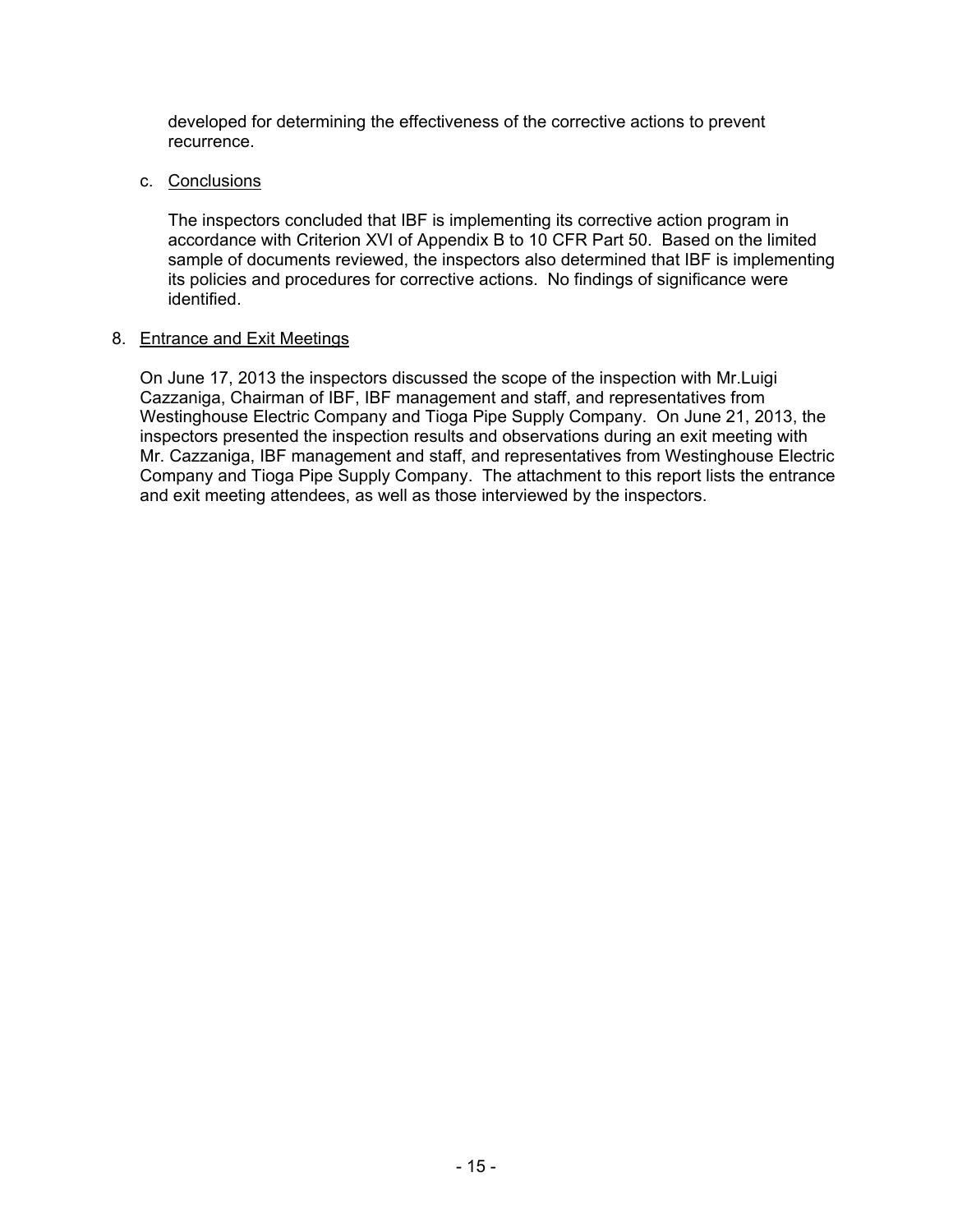## **ATTACHMENT**

## **1. ENTRANCE/EXIT MEETING ATTENDEES**

| <b>Name</b>             | <b>Title</b>                                               | <b>Affiliation</b> | <b>Entrance</b>         | <b>Exit</b>             | <b>Interviewed</b>      |
|-------------------------|------------------------------------------------------------|--------------------|-------------------------|-------------------------|-------------------------|
| Samantha Crane          | <b>Inspection Team Leader</b>                              | <b>NRC</b>         | X                       | X                       |                         |
| <b>Richard McIntyre</b> | Inspector                                                  | <b>NRC</b>         | X                       | X                       |                         |
| <b>Brent Clarke</b>     | Inspector                                                  | <b>NRC</b>         | X                       | X                       |                         |
| <b>Eric Reichelt</b>    | <b>Technical Specialist</b>                                | <b>NRC</b>         | $\overline{\mathsf{x}}$ | $\overline{\sf x}$      |                         |
| Luigi Cazzaniga         | President                                                  | IBF                | $\overline{\mathsf{x}}$ | $\overline{\mathsf{x}}$ |                         |
| Giancarlo Sprenger      | <b>Quality Manager</b>                                     | <b>IBF</b>         | $\overline{\mathsf{x}}$ | $\overline{\sf x}$      | X                       |
| <b>Claudio Scurattu</b> | QA Engineer                                                | $\overline{IBF}$   | $\overline{\mathsf{x}}$ | $\overline{\mathsf{x}}$ | $\overline{\mathsf{x}}$ |
| Lorretta Zacconi        | QC Manager                                                 | <b>IBF</b>         | $\overline{\mathsf{x}}$ | $\overline{\sf x}$      | $\overline{\mathsf{x}}$ |
| Lodovico Baldeschi      | QA Manager                                                 | IBF                | $\overline{\mathsf{x}}$ | $\overline{\mathsf{x}}$ | $\overline{\mathsf{x}}$ |
| Dominico Grrgorin       | <b>Operations Manager</b>                                  | <b>IBF</b>         | $\overline{\mathsf{x}}$ | $\overline{\mathsf{x}}$ | $\frac{X}{X}$           |
| Piero Fanaletti         | <b>Production Manager</b>                                  | <b>IBF</b>         | $\overline{\mathsf{x}}$ | $\overline{\mathsf{x}}$ |                         |
| <b>Jack Stuart</b>      |                                                            | Tioga              | $\overline{\mathsf{X}}$ | $\overline{\mathsf{x}}$ |                         |
| Michael DeBasi          | Program Manager                                            | Westinghouse       | $\overline{\mathsf{x}}$ | $\overline{\mathsf{x}}$ |                         |
| Ricardo Romanini        | <b>Heat Treat Operator</b>                                 | <b>IBF</b>         |                         |                         | X                       |
| Matteo Brocca           | Metallurgical Technician                                   | <b>IBF</b>         |                         |                         | $\overline{\mathsf{x}}$ |
| Marco laccarino         | <b>Metallurgical Technician</b>                            | <b>IBF</b>         |                         |                         | $\overline{\mathsf{X}}$ |
| Mr. Dinelli             | <b>NDE Level III</b>                                       | <b>IBF</b>         |                         |                         | $\overline{\mathsf{x}}$ |
| Ismet Hoxha             | <b>UT Level II</b>                                         | <b>IBF</b>         |                         |                         | $\overline{\mathsf{x}}$ |
| Giambattista            | UT Level II                                                | <b>IBF</b>         |                         |                         | $\overline{\mathsf{x}}$ |
| Romanini Riccardo       | <b>Heat Treatment</b><br>Operator                          | <b>IBF</b>         |                         |                         | $\mathsf{X}$            |
| Marco laccarino         | LAB / Calibration                                          | <b>IBF</b>         |                         |                         | X                       |
| Denis Mancin            | <b>Mechanical Testing</b><br>Technician                    | <b>IBF</b>         |                         |                         | $\mathsf{X}$            |
| Marco Carra             | <b>NDE Manager</b>                                         | <b>IBF</b>         |                         |                         | $\mathsf{X}$            |
| Andrea Balestrieri      | Dimensional Testing<br>Technician                          | <b>IBF</b>         |                         |                         | X                       |
| Giovanni Tirelli        | <b>Visual and Dimensional</b><br><b>Testing Technician</b> | <b>IBF</b>         |                         |                         | $\mathsf{X}$            |
| Fabio Manigrassi        | <b>Visual and Dimensional</b><br><b>Testing Technician</b> | <b>IBF</b>         |                         |                         | X                       |
| Allessandro Bensi       | QC Inspector                                               | <b>IBF</b>         |                         |                         | X                       |

## **2. INSPECTION PROCEDURES USED**

Inspection Procedure (IP) 36100, "Inspection of 10 CFR Part 21 and Programs for Reporting Defects and Noncompliance," dated April 25, 2011

IP 43002, "Routine Inspections of Nuclear Vendors," dated April 25, 2011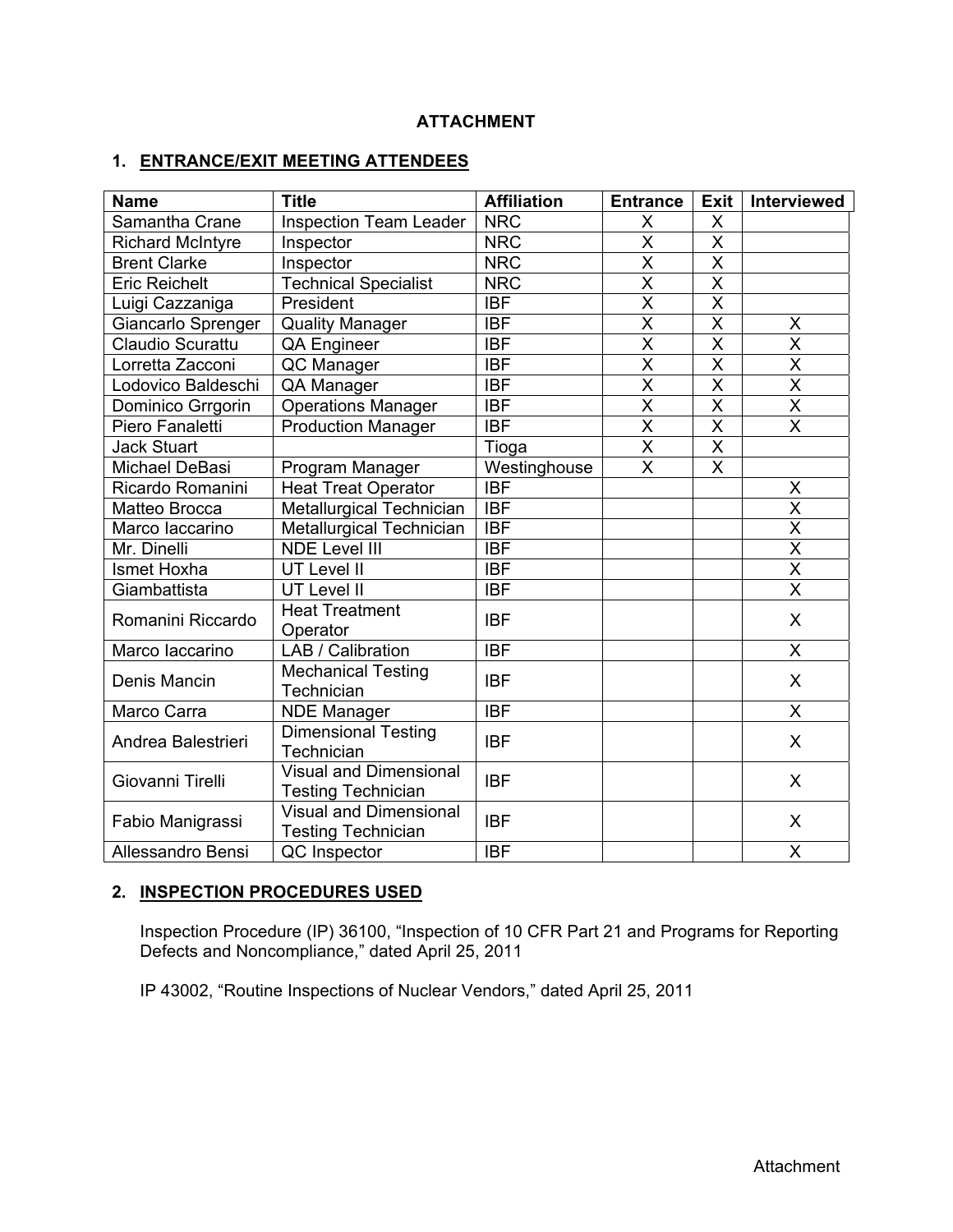## **3. LIST OF ITEMS OPENED, CLOSED, AND DISCUSSED**

The following items were found during this inspection:

| Item Number               | Status | <u>Type</u> | Description   |
|---------------------------|--------|-------------|---------------|
| 99901428/2013-201-01 Open |        | <b>NON</b>  | Criterion VII |
| 99901428/2013-201-02 Open |        | <b>NON</b>  | Criteria IV   |

## **4. DOCUMENTS REVIEWED**

Policies and Procedures

- IBF Quality Systems Manual, Edition 1, Revision 2, dated February 11, 2011
- IO 10, "Operating Instruction for Calibration of Monitoring and Measuring Equipment," Revision 6, dated April 16, 2013
- MS-0800013, "Heat Treatment (Solution Annealing) procedure to be used for the heat treatment of Hot Leg Forgings, Cold Leg Forgings, and Surge Line Spool Pieces," Revision 6
- PGQ-6.2.1 "Written Practice for Training and Qualification of Non-Destructive Testing Personnel," Revision 5, dated December 1, 2010
- PGQ-N15, "Heat Treatment Personnel Qualification," Revision 2, dated December 15, 2008
- PGQ-N60, "Destructive Testing Guidelines ," Revision 1, dated November 26, 2010
- PGQ-N71, "Procedure for Reporting of Defects and Noncompliance (Reference to 10 CFR Part 21)," Revision 1, dated May 15, 2013
- PGQ-N75, "Corrective Actions Management Procedure," Revision 2, dated May 6, 2013
- Quality Control Plan (QCP), "Cold Leg of Vogtle Unit 4," Revision 1, dated February 27, 2013
- QCP 0900059, "Quality Control Inspection & Test Plan for Surge Line (Southern #4) ASME SA312 TP316LN Surge Line," Revision 2, Dated May 3, 2010
- QCP 1300009, "Quality Control Plan "Source Line Segment A ASME SA 312 TP316LN," Revision 1, dated February 27, 2013
- QCP0800004, Revision 3, dated May 11, 2010
- QCP0800005, Revision 3, dated May 11, 2010
- QCP1300014, Revision 1, dated April 22, 2013
- T200031576/MS-0800003, "Mechanical Testing/Destructive Testing Procedure," Revision 12
- TS-08000002, "Liquid Penetrant Examination Procedure," Revision 2
- TS-0900003, "UT to meet ISI requirements," Revision 2
- TS-0900004, "UT Examination Procedure RAC1300031, Revision 01," Revision 3

Calibration, Heat Treatment, NDE, and Inspection Reports

- Calibration Report, S136926, FARO Platinum Arm, Serial #E12-05-12-27987, dated April 18, 2013
- Calibration Report, S136973, "N" Thermocouple, Serial #CIN96, dated May 2, 2013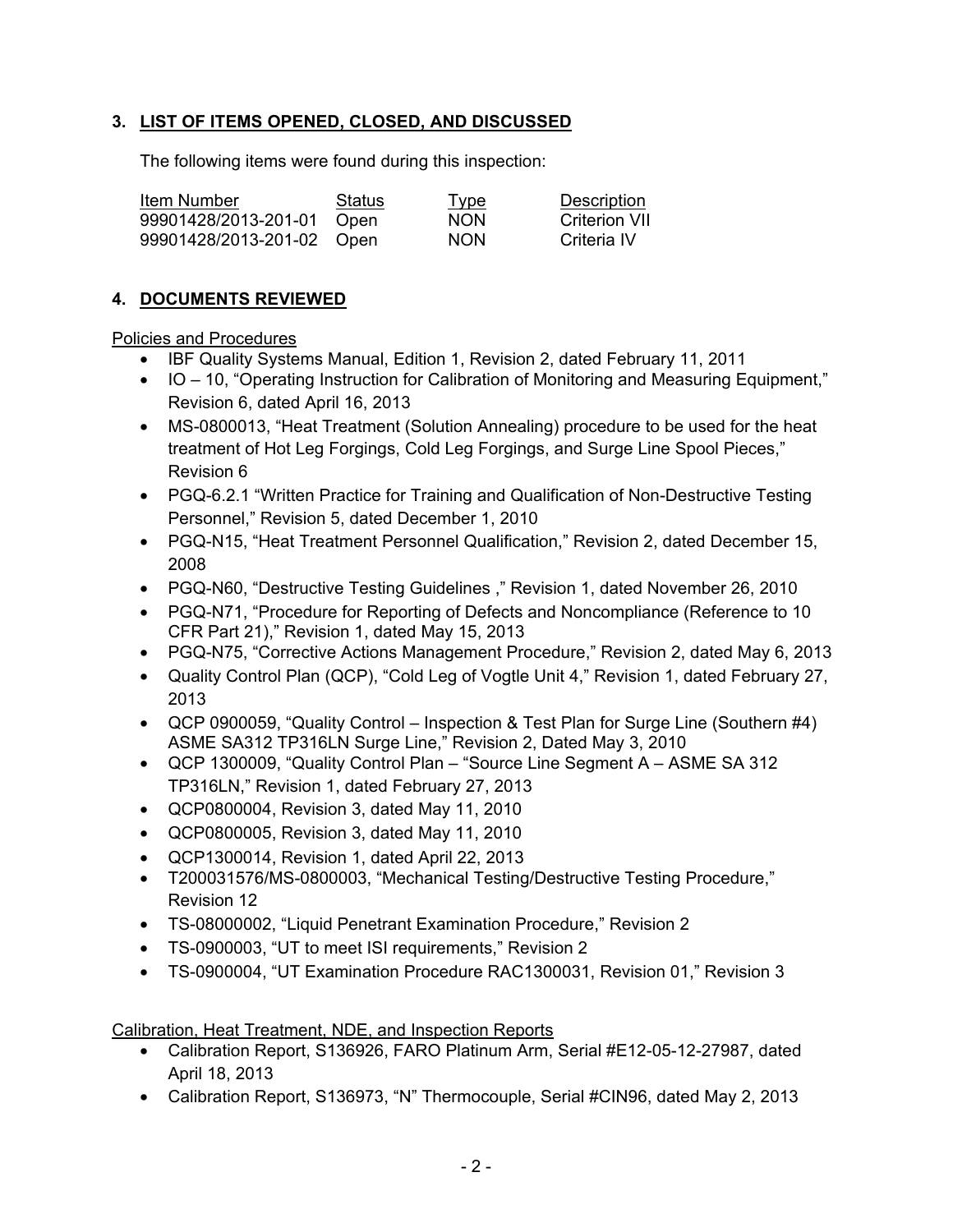- Calibration Report, S136970, "N" Thermocouple, Serial #CIN77, dated March 21, 2013
- Calibration Report, S136971, "N" Thermocouple, Serial #CIN95, dated May 2, 2013
- Calibration Report, S137081, Digital Caliper, Serial #06316906, dated May 30, 2013
- Certificate of Calibration from Delta Strumenti, Pyrometer, Serial #2027626, dated October 10, 2010
- Certificate of Calibration from Servizio Ditaratura, Master Measuring Block, dated July 1, 2010
- Certificate of Calibration from S.M.I. Misure Ingenerestiche, Extensometer, Serial #0921216, dated May 9, 2013
- Certificate of Calibration from S.M.I. Misure Ingenerestiche, Tensile Test Machine, dated May 9, 2013
- Heat Treatment Data Sheet HTD1300013 Example of Data Sheet that is used when HT is being performed.
- Heat treatment Time-Temperature Strip Chart, "Surge Line 90 of Vogtle Unit 4," dated May 13, 2013
- Heat treatment Time-Temperature Strip Chart, "Surge Line 70 of Vogtle Unit 4", dated April 30, 2013
- Heat treatment Time-Temperature Strip Chart, "Cold Leg 20 of Vogtle Unit 4," dated June 7, 2013
- Heat treatment Time-Temperature Strip Chart, Cold Leg 30 of Vogtle Unit 4, dated June 10, 2013
- Heat treatment Time-Temperature Strip Chart, Cold Leg 10 of Vogtle Unit 4, dated May 23, 2013
- Heat treatment Time-Temperature Strip Chart, Cold Leg 40 of Vogtle Unit 4, dated June 18, 2013
- Test Report 171069, "EXNOVA SRL Chemical Analysis Test Report," Revision 00, dated January 17, 2013
- VDR1300012, Visual and Dimensional Check Report of Hot Leg, dated January 15, 2013

Purchase Order s and Audit Reports

- 12-08, "Certificate of Conformance for PO 2012003881," dated October 16, 2012
- 5880, "Certificate of Conformance for PO 20011000760 Item 10," dated October 22, 2012
- 5880, "Certificate of Conformance for PO 20011000760 Rev.3 POS.15," dated May 21, 2013
- ACL1100005, "Audit Checklist," dated February 14, 2011
- ACL1100010, "Audit Checklist," dated March 18, 2011
- ACL1300009 Part 2, "IBF Audit Checklist, 10 CFR Part 21 Implementation," dated March 27, 2013
- "BAMA SRL "Pickling and Passivation for Nuclear Use Certificate" for PO 2011004105," dated November 7, 2011
- Email from Dennis Tauber to Lodovico Baldeschi and Claudio Scuratti, "Audit Plan for my visit," dated September 24, 2010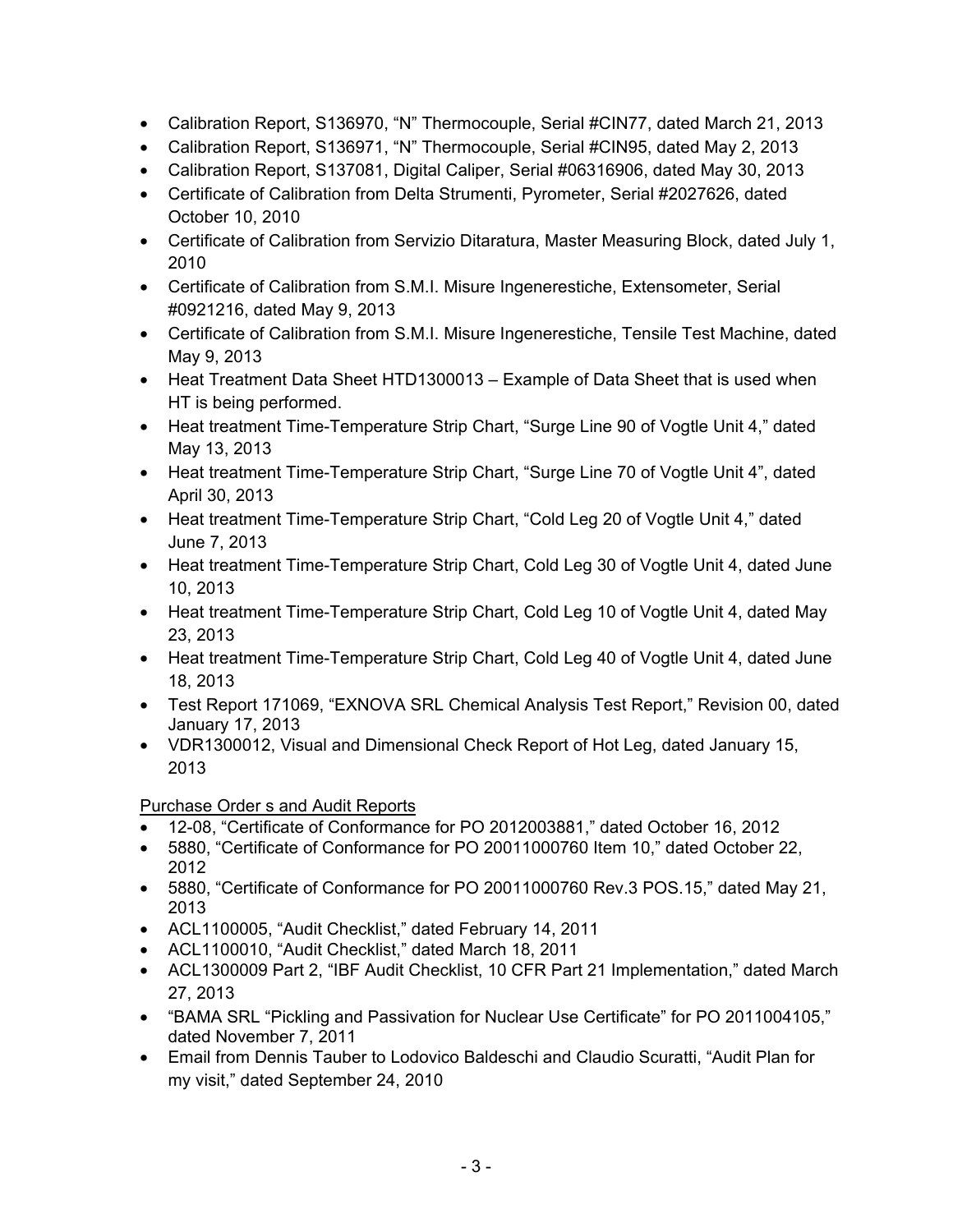- FORONI S.p.A EN 10204-3.1, "Certified Material Test Report," Revision 00, dated September 21, 2010
- FS 37/12, "Technical Instruction Forging Sequence," Revision 00, dated October 8, 2012
- IBF ACL1100001, "Audit Checklist", dated January 14, 2011
- IBF ACL1100022, "Audit Checklist," dated September 15, 2011
- IBF ACL1200016, "Audit Checklist," dated September 24, 2012
- "IBF Approved Vendor List," Revision 07/2013, Dated May 17, 2013
- "IBF Audit Plan for Audit Checklist ACL1100001," dated January 14, 2011
- "IBF Audit Plan for Audit Checklist ACL1100005," Dated January 31, 2011
- "IBF Audit Plan for Audit Checklist ACL1100022," dated September 15, 2011
- "IBF Audit Plan for Audit Checklist ACL1100010," Dated March 18, 2011
- "IBF Audit Plan for Audit Checklist ACL1200016," Dated September 24, 2012
- IBF VAR1100001, "Vendor Audit Report," Revision 00, dated January 1, 2011
- IBF RI-1100023, "Material Receiving Report," Revision 00, dated January 17, 2013
- IBF VAR1100003, "Vendor Audit Report," Revision 00, dated February 14, 2011
- IBF VAR1100008, "Vendor Audit Report," Revision 00, dated September 15, 2011
- IBF VAR1100010, "Vendor Audit Report," Revision 00, dated March 18, 2011
- IBF VAR1200004, "Vendor Audit Report," Revision 00, dated September 24, 2012
- IBF VAR1300002, "Vendor Audit Report," Revision 00, dated March 27, 2013
- Letter from Tioga Pipe Supply Company, Inc to IBF S.p.A., "Audit of Material Supplier." March 14, 2013
- Letter from Tioga Pipe Supply Company, Inc to IBF S.p.A., "Audit Report of Material Supplier including the following locations: - 20040 Colnago, MI Italy (Head office) - 20010 Vittuone, MI Italy (mill) - 29010 San Nicolo', PC, Italy (mill)," dated May 1, 2013
- Letter from Tioga Pipe Supply Company, Inc to IBF S.p.A., "Quality Systems Audit Report; performed on Sept 28 to Oct 5, 2010," October 29, 2010
- Letter from Tioga Pipe Supply Company, Inc to IBF S.p.A., "Quality Systems Audit Report; performed on Sept 1 to 4, 2008," September 23, 2008
- Letter from Tioga Pipe Supply Company, Inc to IBF S.p.A., "Quality Systems Audit" Report; performed on Sept 18 to 20, 2007," October 23, 2007
- Letter from IBF S.p.A. to Tioga Pipe Supply Company, Inc., "Tioga Pipe's documents assessment.," dated September 30, 2011
- Letter from Tioga Pipe Supply Company, Inc to IBF S.p.A., "Audit Plan," September 24, 2010
- Letter from IBF S.p.A. to SMART N.d.T.SRL, "Initial survey for qualification of UT equipments calibration service," dated March 28, 2013
- Letter from IBF S.p.A. to EXNOVA S.r.l, "Supplemental audit to verify the QA Program and its implementation to the QA requirement documents," dated September 24, 2012
- Letter from IBF S.p.A. to BAMA S.r.I, "Triennal audit for maintaining the qualification BAMA as approved supplier of subcontracted services: pickling and passivation treatments.," dated February 14, 2011
- Letter from IBF S.p.A. to OMP OFF.MECC. di Pirola Carlo e Figli SRL, "Triennial survey for renewal the OMP's qualification as Approved Supplier of Subcontracted Services: machining.," dated March 18, 2011
- Letter from IBF S.p.A. to Forgiatura Morandini S.r.I. "Renewing the qualification as Qualified Material Organization" – Triennal Audit Results," dated January 14, 2011
- Letter from IBF S.p.A. to FORONI S.p.A. "Renewal the Foroni's qualification as approved supplier of subcontracted services: Steelmaker," dated September 19, 2011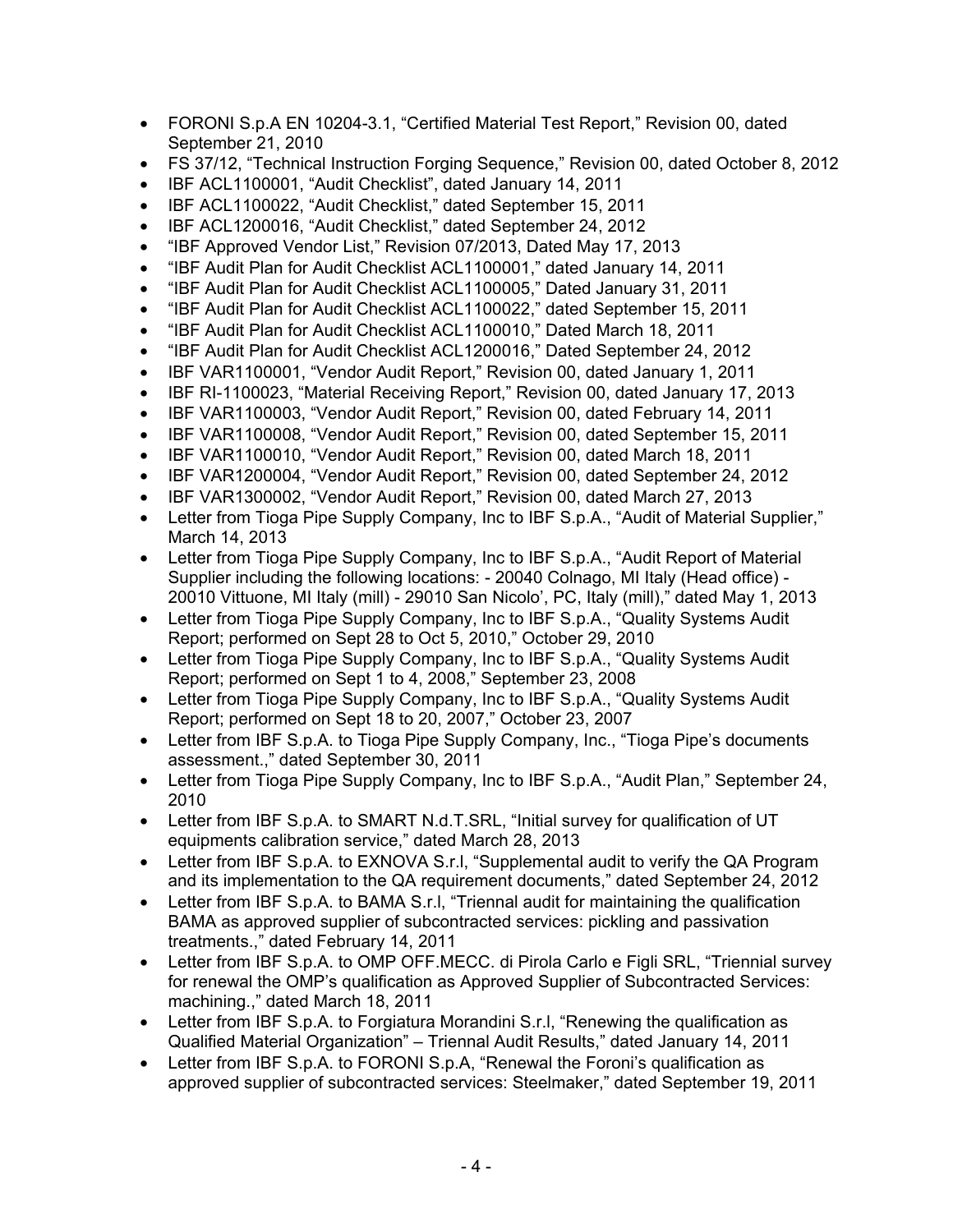- PO 2011000760, "Purchase Order to Forgiatura Morandini SRL", dated February 2, 2011
- PO 2010002896, "Purchase Order to Foroni SPA INGOT for Hot Leg and Colg Leg and Surge lines," dated August 3, 2010
- PO 2011004105, "BAMA S.r.l Pickling," dated November 4, 2011
- PO 2012003881, "OMP Machining", dated October 16, 2013
- PO 2013000091, "EXNOVA SRL Chemical Analysis", dated January 14, 2013
- PO 2013001245, "SMART N.d.T.SRL Calibration Services", dated April 2, 2013
- PS-1100008, "Purchasing Specification for ASME SA376 TP316LN Bloom for Cold Leg," Revision 1, dated June 27, 2011
- PS-100020, "General Quality Requirements for Purchasing of Source Material for Suppliers with Certified Quality System," Revision 00, dated October 20, 2010
- PS-0800001, "Purchasing Specification for INGOTS for Hot Legs," Revision 03, dated June 19, 2009
- PS-0800002, "Purchasing Specification for Rough Round Bars for Cold Leg," Revision 3, dated June 19, 2009
- PS-0800003, "Purchasing Specification for Rough Round Bars for Surge Line," Revision 2, dated May 22, 2009
- PS-1000018, "General Quality Requirements for Purchasing of Services of Surface Treatment in Compliance with ASME Code Material for Suppliers without a Quality System Program," Revision 00, dated March 10, 2010PTF 138, "Round Bars of TP316LN (UNS S31653) Material 340 mm < Diameter < 540 mm, Technical Program of Manufacturing," Revision 2, dated June 22, 2009
- PS-0900014, "General Quality Requirements for Supplying Machining Services in Compliance with ASME Code NCA-3800 for Suppliers without a Quality System Program," Revision 3, dated August 20, 2012
- RDA1300001, "Purchase Request," Revision 00, dated January 8, 2013
- Ref. No. QA1200012-NUC, "IBF Internal Communication Letter," dated September 24, 2012
- Test Report 171064, "Test Report of ASME SA376 TP 316LN," Revision 00, dated January 17, 2013
- "Tioga Pipe Supply Quality Assurance Audit Report", dated October 29, 2010
- "Tioga Pipe Supply Co., Inc., Vendor Evaluation Coversheet and Checklist," dated October 5, 2010

## Customer Specifications and Reports

- APP-PLO1-T1-002, "AP1000 RCL Pipe Grain Size Monitor for Production Pieces," Revision 0
- PAR 4500269770-069-0, "Westinghouse Procurement Advisory Release," dated April 7, 2012
- WCE1300010, "Yearly Heat Treatment Test for operators to maintain qualification."

# Nonconformance Reports

- Q000000004 Revision 0
- Q000000002 Revision 0
- S000000906 Revision 1
- S000001136 Revision 1